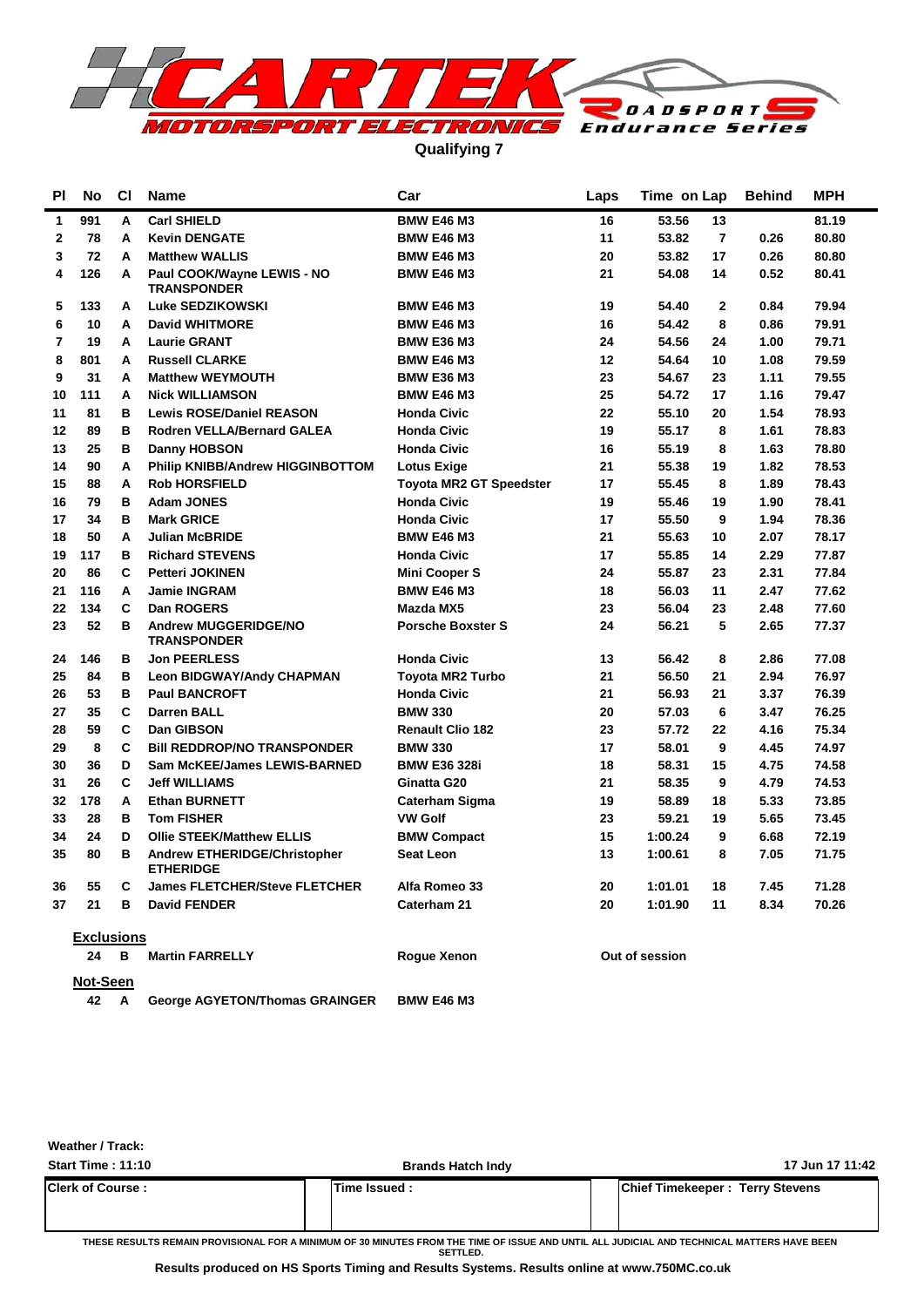### **Cartek Roadsports Series**

### **LAP TIMES - Qualifying 7**

| 8  |           | <b>Bill REDDROP</b>                |                         |                         |                         |                            |                            |                  |                            |                            |                             |
|----|-----------|------------------------------------|-------------------------|-------------------------|-------------------------|----------------------------|----------------------------|------------------|----------------------------|----------------------------|-----------------------------|
|    | Lap       | $\sim$ 1                           | $\overline{\mathbf{2}}$ | $\sim$ 3                | $\overline{\mathbf{4}}$ | 5 <sub>5</sub>             | $\overline{\phantom{a}}$ 6 | $\overline{7}$   | 8                          | $\overline{9}$             | $\blacksquare$ 10           |
|    |           |                                    | 58.43                   | 59.24                   | 58.12                   | 58.12                      | 59.23 58.05                |                  | 58.06                      | 58.01                      | 4:56.67                     |
|    |           | 11  1:15.84                        | 1:03.79                 | 1:03.00                 | 1:02.64  1:08.33        |                            | 1:02.50                    | 1:02.65          |                            |                            |                             |
| 10 |           | <b>David WHITMORE</b>              |                         |                         |                         |                            |                            |                  |                            |                            |                             |
|    | Lap       | $\sim$ 1.                          | $\overline{2}$          | $\overline{\mathbf{3}}$ | $\overline{\mathbf{4}}$ | 5 <sub>1</sub>             | $\overline{\phantom{0}}$ 6 | $\overline{7}$   | $\overline{\phantom{0}}$ 8 | $\overline{9}$             | 10                          |
|    |           |                                    | 1:12.99                 | 1:07.52                 | 56.12                   | 55.68                      | 54.99                      | 54.97            | 54.42                      | 55.44                      | 59.65                       |
|    |           | 11 55.97                           | 4:34.16                 | 1:00.37                 | 56.15                   | 55.80                      | 55.59                      |                  |                            |                            |                             |
| 19 |           | <b>Laurie GRANT</b>                |                         |                         |                         |                            |                            |                  |                            |                            |                             |
|    | Lap       | $\sim$ $\sim$ $\sim$ $\sim$ $\sim$ | $\overline{\mathbf{2}}$ | $\overline{\mathbf{3}}$ | $\overline{\mathbf{4}}$ | $\overline{\phantom{1}}$ 5 | $\overline{\phantom{a}}$ 6 | $\overline{7}$   | $\overline{\mathbf{8}}$    | $\overline{\phantom{a}}$   | 10                          |
|    |           | 1 1:12.92                          | 58.78                   | 57.49                   | 56.12                   | 56.24                      | 55.42                      | 55.52            | 55.84                      | 55.57                      | 54.70                       |
|    | 11        | 56.06                              | 55.18                   | 2:24.42                 | 1:19.69                 | 1:01.80                    | 55.94                      | 55.03            | 55.71                      | 56.73                      | 55.14                       |
|    |           | 21 55.40                           | 55.00                   | 55.23                   | 54.56                   |                            |                            |                  |                            |                            |                             |
| 21 |           | <b>David FENDER</b>                |                         |                         |                         |                            |                            |                  |                            |                            |                             |
|    |           | Lap 1                              | $\overline{\mathbf{2}}$ |                         | $3 \t 4$                | $\overline{\phantom{1}}$ 5 |                            | 67               | $\overline{\mathbf{8}}$    | - 9                        | $\blacksquare$ 10           |
|    |           |                                    | 1:05.19                 | 1:04.13                 | 1:04.42                 | 1:02.39                    | 1:05.56                    | 1:05.47          | 1:02.24                    | 1:03.94                    | 1:02.98                     |
|    |           | 11  1:01.90                        | 1:21.96                 | 1:19.19                 | 1:15.80                 | 1:02.78                    | 1:02.05                    | 1:02.26          | 1:55.85                    | 2:18.74                    | 1:09.91                     |
| 24 |           | <b>Ollie STEEK</b>                 |                         |                         |                         |                            |                            |                  |                            |                            |                             |
|    | Lap       | $\sim$ $\sim$ 1                    | $2^{\circ}$             | $\overline{\mathbf{3}}$ | $\overline{4}$          | 5 <sub>5</sub>             | 6                          | $\overline{7}$   | 8                          | $\overline{9}$             | $\overline{\phantom{0}}$ 10 |
|    |           | 1 1:10.71                          | 1:39.55                 | 1:03.09                 | 1:02.07                 | 1:01.95                    | 1:11.00                    | 1:19.75          | 1:16.81                    | 1:00.24                    | 1:00.73                     |
|    |           | 11 2:19.84                         | 1:04.92                 | 1:02.34                 | 1:02.09                 | 1:04.28                    |                            |                  |                            |                            |                             |
| 24 |           | <b>Martin FARRELLY</b>             |                         |                         |                         |                            |                            |                  |                            |                            |                             |
|    |           | $Lap$ 1 2                          |                         | $\overline{\mathbf{3}}$ | $\sim$ 4                | 5.                         |                            | $6 \overline{7}$ | 8.                         | 9                          | 10                          |
|    |           | 1   1:21.52   56.34                |                         | 56.95                   | 55.99                   |                            |                            |                  |                            |                            |                             |
| 25 |           | <b>Danny HOBSON</b>                |                         |                         |                         |                            |                            |                  |                            |                            |                             |
|    |           | $Lap$ 1                            | $\overline{2}$          | 3 <sup>1</sup>          | $\overline{4}$          | 5 <sup>5</sup>             | $6^{\circ}$                | $\mathbf{7}$     | 8                          | $\overline{9}$             | 10                          |
|    |           |                                    | 1:02.81                 | 59.18                   | 56.32                   | 56.81                      | 55.74                      | 56.06            | 55.19                      | 58.75                      | 56.49                       |
|    | $11 - 1$  | 55.71                              | 56.68                   | 4:20.70                 | 1:00.06                 | 55.80                      | 55.72                      |                  |                            |                            |                             |
| 26 |           | <b>Jeff WILLIAMS</b>               |                         |                         |                         |                            |                            |                  |                            |                            |                             |
|    |           | Lap 1 2 3 4 5 6 7 8 9              |                         |                         |                         |                            |                            |                  |                            |                            | $\blacksquare$ 10           |
|    |           | 1   1:34.46                        | 1:02.49                 |                         | 1:01.69   59.95   59.25 |                            | 58.96                      | 58.54            |                            | 58.51 58.35                | 59.33                       |
|    |           | 11 59.42                           | 1:09.47                 |                         |                         |                            | 59.55                      | 59.18            | 59.35                      | 1:02.03                    | 59.72                       |
|    | 21        | 59.59                              |                         |                         |                         |                            |                            |                  |                            |                            |                             |
| 28 |           | <b>Tom FISHER</b>                  |                         |                         |                         |                            |                            |                  |                            |                            |                             |
|    | Lap       | $\sim$ $-1$                        |                         | $2 \t 3 \t 4$           |                         |                            | $5 \t\t 6 \t\t 7 \t\t 8$   |                  |                            | $\overline{\phantom{a}}$ 9 | $\overline{10}$             |
|    | $1 \quad$ | 1:13.13                            | 1:06.60                 | 1:05.37                 | 1:02.58                 | 1:01.73                    | 1:00.83                    |                  | 1:00.44 59.72              | 1:00.25                    | 1:01.16                     |
|    | 11        | 1:00.68                            | 1:19.12                 | 1:30.13                 |                         |                            | 59.60                      |                  | 1:00.04  1:00.43  59.21    |                            | 59.41                       |
|    | 21        | 59.61                              | 59.73                   | 59.25                   |                         |                            |                            |                  |                            |                            |                             |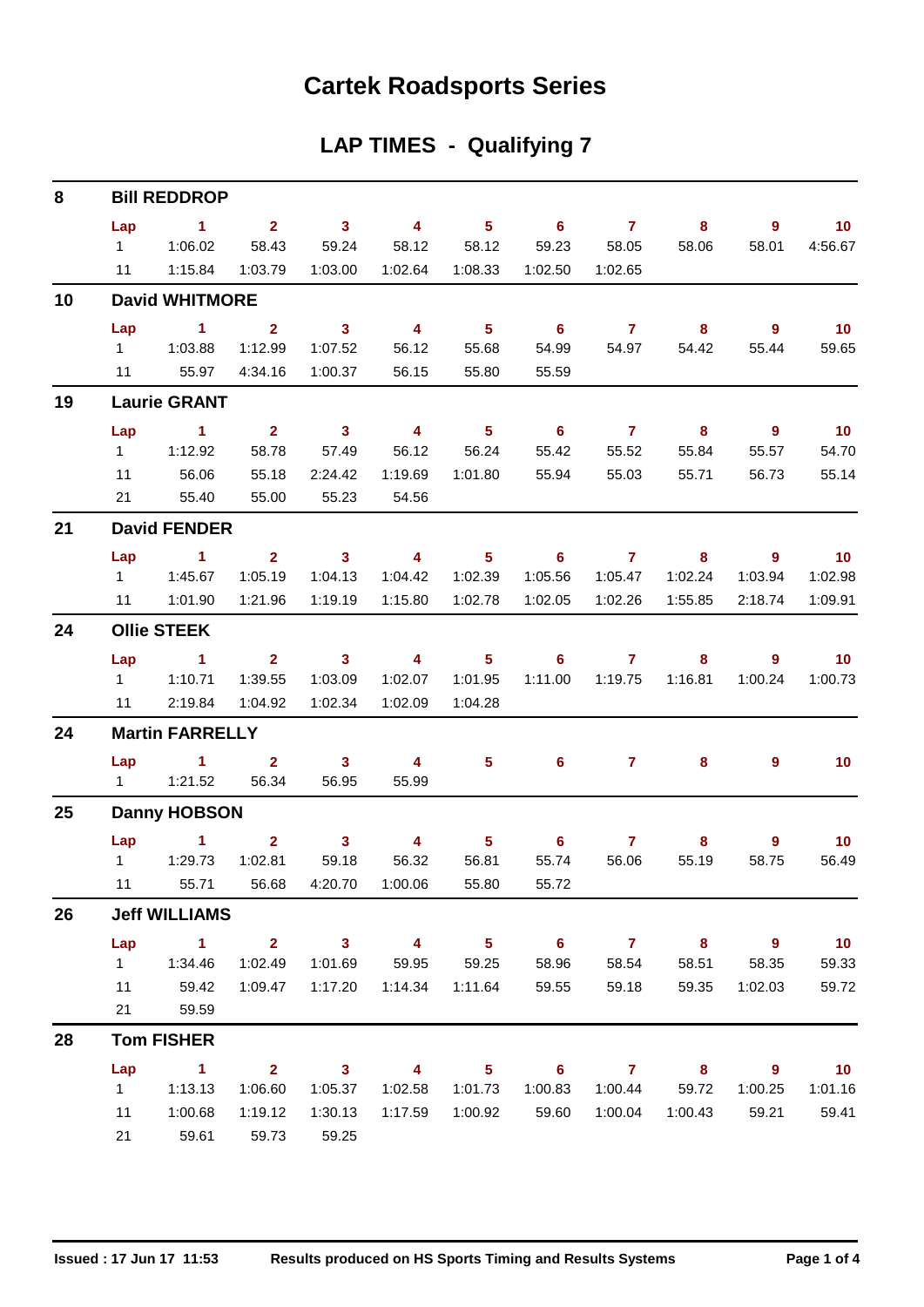| 31 |           | <b>Matthew WEYMOUTH</b>  |                           |                            |                                  |                            |                                       |                           |                                  |                                   |                            |
|----|-----------|--------------------------|---------------------------|----------------------------|----------------------------------|----------------------------|---------------------------------------|---------------------------|----------------------------------|-----------------------------------|----------------------------|
|    | Lap       | $\sim$ 1                 | 2 <sup>1</sup>            | 3 <sup>1</sup>             | $\overline{\mathbf{4}}$          | 5 <sup>5</sup>             | $\overline{\phantom{0}}$ 6            | $\overline{7}$            | 8                                | $\overline{\phantom{a}}$          | 10                         |
|    | $1 \quad$ | 1:18.69                  | 1:04.29                   | 59.67                      | 58.09                            | 56.88                      | 57.89                                 | 57.47                     | 56.18                            | 55.98                             | 55.88                      |
|    | 11        | 54.92                    | 57.27                     | 2:43.01                    | 1:18.88                          | 57.19                      | 55.22                                 | 58.56                     | 55.81                            | 55.83                             | 55.28                      |
|    | 21        | 56.58                    | 56.11                     | 54.67                      |                                  |                            |                                       |                           |                                  |                                   |                            |
| 34 |           | <b>Mark GRICE</b>        |                           |                            |                                  |                            |                                       |                           |                                  |                                   |                            |
|    | Lap       | $\sim$ 1                 | $\overline{\mathbf{2}}$   | $\overline{\mathbf{3}}$    | $\overline{4}$                   | $\overline{\phantom{0}}$ 5 | $\overline{\phantom{0}}$ 6            | $\overline{7}$            | $\overline{\mathbf{8}}$          | $9^{\circ}$                       | 10                         |
|    |           |                          | 59.43                     | 57.13                      | 58.88                            | 55.65                      | 59.03                                 | 56.18                     | 58.28                            | 55.50                             | 1:02.27                    |
|    |           | 11 57.29                 | 6:42.20                   | 1:04.60                    | 1:53.34                          | 1:03.20                    | 57.34                                 | 56.78                     |                                  |                                   |                            |
| 35 |           | <b>Darren BALL</b>       |                           |                            |                                  |                            |                                       |                           |                                  |                                   |                            |
|    | Lap       | $\sim$ $\sim$ 1.         | $\overline{2}$            | $\overline{\mathbf{3}}$    | $\overline{4}$                   | $\overline{\phantom{0}}$ 5 | $\overline{\phantom{0}}$ 6            | $\overline{7}$            | $\overline{\mathbf{8}}$          | 9                                 | 10                         |
|    |           | 111:04.14                | 58.05                     | 58.73                      | 58.31                            | 58.35                      | 57.03                                 | 57.55                     | 57.22                            | 57.13<br>57.64                    | 2:05.56<br>58.47           |
|    |           | 11  1:15.68              | 1:19.12                   | 1:13.73                    | 1:00.94                          | 58.87                      | 57.29                                 | 57.65                     | 59.21                            |                                   |                            |
| 36 |           | <b>Sam McKEE</b>         |                           |                            |                                  |                            |                                       |                           |                                  |                                   |                            |
|    | Lap       | $\sim$ $-1$              | 2 <sup>7</sup><br>1:04.77 | $\sim$ 3<br>1:00.88        | $\overline{\mathbf{4}}$<br>59.83 | 5 <sub>1</sub><br>1:00.47  | $\overline{\phantom{0}}$ 6<br>1:03.29 | $\overline{7}$<br>1:00.19 | $\overline{\mathbf{8}}$<br>59.88 | $\overline{\phantom{a}}$<br>59.82 | $\overline{10}$<br>2:59.84 |
|    | 11        | 1:20.89                  | 1:26.41                   | 1:04.57                    | 59.55                            | 58.31                      | 1:00.03                               | 1:02.03                   | 1:02.44                          |                                   |                            |
| 50 |           | <b>Julian McBRIDE</b>    |                           |                            |                                  |                            |                                       |                           |                                  |                                   |                            |
|    |           | Lap 1                    | $\mathbf{2}$              | $\overline{\phantom{a}}$ 3 | $\overline{\mathbf{4}}$          | $\overline{\phantom{0}}$ 5 | $\overline{\phantom{0}}$ 6            | $\overline{7}$            | 8                                | $\overline{9}$                    | 10                         |
|    |           |                          | 1:01.20                   | 59.20                      | 57.41                            | 56.87                      | 56.15                                 | 2:06.50                   | 1:02.42                          | 57.57                             | 55.63                      |
|    | 11        | 58.51                    | 3:46.11                   | 1:03.68                    | 56.45                            | 56.38                      |                                       | 56.63 57.49               | 55.80                            | 56.73                             | 55.85                      |
|    | 21        | 56.67                    |                           |                            |                                  |                            |                                       |                           |                                  |                                   |                            |
| 52 |           | <b>Andrew MUGGERIDGE</b> |                           |                            |                                  |                            |                                       |                           |                                  |                                   |                            |
|    | Lap       | $\sim$ 1                 | $\overline{\mathbf{2}}$   | 3 <sup>1</sup>             | $\overline{\mathbf{4}}$          | $\overline{\phantom{0}}$ 5 | $\overline{\phantom{0}}$ 6            | $\overline{7}$            | 8                                | 9                                 | 10                         |
|    | $1 -$     | 1:32.29                  | 58.44 58.44               |                            | 58.44                            | 56.21                      | 56.44                                 | 57.66                     | 57.37                            | 57.90                             | 57.24                      |
|    | 11        | 57.24                    | 1:02.82                   | 1:21.36                    | 1:16.48                          | 1:15.47                    | 57.92                                 | 56.69                     | 57.48                            | 58.71                             | 57.22                      |
|    | 21        | 56.77                    | 57.35                     | 57.33                      | 58.71                            |                            |                                       |                           |                                  |                                   |                            |
| 53 |           | <b>Paul BANCROFT</b>     |                           |                            |                                  |                            |                                       |                           |                                  |                                   |                            |
|    | Lap       | $\sim$ 1                 | $\overline{2}$            | $3^{\circ}$                | $\overline{4}$                   | 5 <sub>1</sub>             | $6\overline{6}$                       | $\overline{7}$            | 8                                | 9                                 | $-10$                      |
|    | $1 \quad$ | 1:07.28<br>1:16.02       | 1:04.81                   | 1:03.78<br>57.41           | 3:17.06                          | 1:02.03                    | 58.02                                 | 58.11                     | 58.33<br>57.40                   | 1:05.29                           | 1:19.56                    |
|    | 11<br>21  | 56.93                    | 1:10.65                   |                            | 57.11                            | 57.17                      | 1:04.56                               | 57.01                     |                                  | 57.17                             | 1:05.21                    |
| 55 |           | <b>James FLETCHER</b>    |                           |                            |                                  |                            |                                       |                           |                                  |                                   |                            |
|    | Lap       | $\blacksquare$ 1         | $\overline{2}$            | $\overline{\mathbf{3}}$    | $\overline{4}$                   | 5 <sub>1</sub>             | $\overline{\phantom{a}}$ 6            | $\overline{7}$            | $\overline{\mathbf{8}}$          | - 9                               | $\overline{10}$            |
|    | $1 \quad$ | 1:47.98                  | 1:15.55                   | 1:12.61                    | 1:07.56                          | 1:07.08                    | 1:02.95                               | 1:05.21                   | 1:04.77                          | 1:04.70                           | 3:14.88                    |
|    | 11        | 1:18.31                  | 1:13.26                   | 1:03.66                    | 1:01.43                          | 1:02.04                    | 1:01.52                               | 1:01.18                   | 1:01.01                          | 1:01.83                           | 1:02.46                    |
| 59 |           | Dan GIBSON               |                           |                            |                                  |                            |                                       |                           |                                  |                                   |                            |
|    | Lap       | $\sim$ 1                 | 2 <sup>1</sup>            | $\overline{\mathbf{3}}$    | $\overline{4}$                   | $\overline{\phantom{0}}$ 5 | $\overline{\phantom{0}}$ 6            | $\overline{7}$            | 8 <sup>8</sup>                   | $\overline{\phantom{a}}$          | 10                         |
|    | $1 \quad$ | 1:06.07                  | 1:00.56                   | 59.09                      | 1:01.30                          | 59.64                      | 58.04                                 | 57.94                     | 57.82                            | 58.27                             | 58.14                      |
|    | 11        | 57.99                    | 1:12.24                   | 1:19.33                    | 1:13.52                          | 1:03.51                    | 58.34                                 | 59.35                     | 58.23                            | 58.45                             | 58.15                      |
|    | 21        | 58.16                    | 57.72                     | 58.77                      |                                  |                            |                                       |                           |                                  |                                   |                            |
| 72 |           | <b>Matthew WALLIS</b>    |                           |                            |                                  |                            |                                       |                           |                                  |                                   |                            |
|    | Lap       | $\sim$ 1                 | $\overline{2}$            | $\overline{\mathbf{3}}$    | $\overline{4}$                   | 5 <sup>5</sup>             | $\overline{\phantom{0}}$ 6            | $\overline{7}$            | 8                                | 9                                 | 10                         |
|    | $1 \quad$ | 1:44.47                  | 57.28                     | 54.77                      | 1:05.33                          | 55.02                      | 54.80                                 | 54.53                     | 59.16                            | 5:51.22                           | 1:15.24                    |
|    | 11        | 1:10.72                  | 57.03                     | 54.53                      | 57.80                            | 59.67                      | 54.68                                 | 53.82                     | 56.30                            | 54.17                             | 1:04.27                    |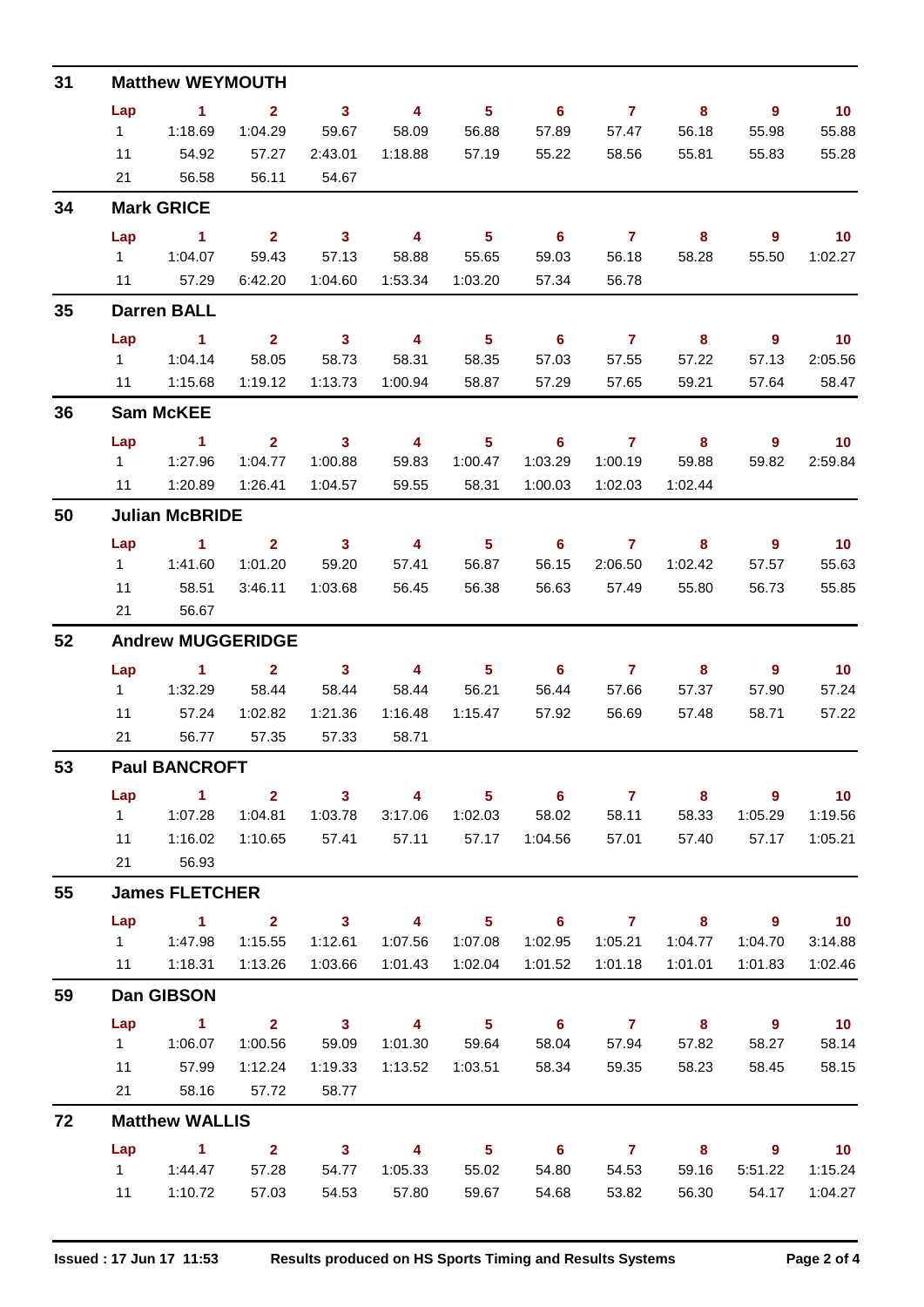| 78  |               | <b>Kevin DENGATE</b>    |                         |                         |                         |                            |                            |                       |                         |                          |                 |
|-----|---------------|-------------------------|-------------------------|-------------------------|-------------------------|----------------------------|----------------------------|-----------------------|-------------------------|--------------------------|-----------------|
|     | Lap           | $\mathbf 1$             | $\overline{2}$          | $\mathbf{3}$            | 4                       | 5 <sub>5</sub>             | 6                          | $\mathbf{7}$          | 8                       | 9                        | 10 <sub>1</sub> |
|     | $1 \quad$     | 1:06.22                 | 53.91                   | 59.44                   | 55.71                   | 53.91                      | 57.43                      | 53.82                 | 3:06.13                 | 58.84                    | 2:01.44         |
|     | 11            | 1:11.99                 |                         |                         |                         |                            |                            |                       |                         |                          |                 |
| 79  |               | <b>Adam JONES</b>       |                         |                         |                         |                            |                            |                       |                         |                          |                 |
|     | Lap           | 1                       | 2 <sup>1</sup>          | $\mathbf{3}$            | 4                       | 5 <sup>5</sup>             | 6                          | $\mathbf{7}$          | 8                       | 9                        | 10 <sup>°</sup> |
|     | $1 \quad$     | 1:07.71                 | 1:01.14                 | 1:02.00                 | 58.34                   | 57.78                      | 56.39                      | 56.06                 | 56.24                   | 59.66                    | 1:08.55         |
|     | 11            | 55.71                   | 6:14.10                 | 1:16.17                 | 1:03.24                 | 58.04                      | 56.72                      | 56.75                 | 58.67                   | 55.46                    |                 |
| 80  |               | <b>Andrew ETHERIDGE</b> |                         |                         |                         |                            |                            |                       |                         |                          |                 |
|     | Lap           | $\blacktriangleleft$    | $\mathbf{2}$            | 3                       | 4                       | 5                          | 6                          | $\mathbf{7}$          | 8                       | 9                        | 10              |
|     | $1 \quad$     | 1:52.03                 | 1:04.70                 | 1:07.61                 | 1:06.21                 | 9:27.78                    | 1:25.66                    | 1:11.43               | 1:00.61                 | 1:01.80                  | 2:58.49         |
|     | 11            | 1:12.55                 | 1:05.42                 | 1:04.22                 |                         |                            |                            |                       |                         |                          |                 |
| 81  |               | <b>Lewis ROSE</b>       |                         |                         |                         |                            |                            |                       |                         |                          |                 |
|     | Lap           | $\mathbf 1$             | $\mathbf{2}$            | $\mathbf{3}$            | 4                       | 5 <sub>5</sub>             | 6                          | $\mathbf{7}$          | 8                       | 9                        | 10              |
|     | 1             | 1:05.97                 | 1:00.78                 | 58.86                   | 57.36                   | 56.20                      | 56.05                      | 56.34                 | 55.99                   | 55.62                    | 56.26           |
|     | 11            | 1:22.49                 | 1:12.69                 | 1:26.70                 | 1:03.85                 | 57.04                      | 56.26                      | 55.31                 | 56.05                   | 55.55                    | 55.10           |
|     | 21            | 1:09.83                 | 1:00.21                 |                         |                         |                            |                            |                       |                         |                          |                 |
| 84  |               | <b>Leon BIDGWAY</b>     |                         |                         |                         |                            |                            |                       |                         |                          |                 |
|     | Lap           | $\blacktriangleleft$    | $\mathbf{2}$            | $\mathbf{3}$            | $\overline{4}$          | $5\phantom{.0}$            | 6                          | $\mathbf{7}$          | 8                       | 9                        | 10              |
|     | 1             | 1:43.21                 | 1:03.87                 | 1:04.50                 | 1:00.81                 | 59.41                      | 1:00.17                    | 1:00.70               | 1:04.00                 | 1:00.95                  | 58.91           |
|     | 11<br>21      | 4:02.78<br>56.50        | 1:17.10                 | 58.03                   | 57.04                   | 56.67                      | 57.26                      | 1:02.81               | 57.30                   | 57.97                    | 1:00.78         |
|     |               |                         |                         |                         |                         |                            |                            |                       |                         |                          |                 |
| 86  |               | <b>Petteri JOKINEN</b>  |                         |                         |                         |                            |                            |                       |                         |                          |                 |
|     | Lap<br>1      | 1.<br>1:29.41           | $\mathbf{2}$<br>58.86   | $\mathbf{3}$<br>57.87   | 4<br>57.39              | 5<br>56.72                 | 6<br>1:02.30               | $\mathbf{7}$<br>57.46 | 8<br>56.91              | 9<br>1:00.89             | 10<br>59.86     |
|     | 11            | 56.64                   | 1:52.78                 | 1:24.02                 | 1:15.88                 | 1:03.45                    | 1:08.38                    | 58.06                 | 56.54                   | 56.80                    | 57.16           |
|     | 21            | 56.68                   | 57.28                   | 55.87                   | 56.32                   |                            |                            |                       |                         |                          |                 |
| 88  |               | <b>Rob HORSFIELD</b>    |                         |                         |                         |                            |                            |                       |                         |                          |                 |
|     | Lap           | $\sim$ 1                | $\overline{\mathbf{2}}$ | $\overline{\mathbf{3}}$ | $\overline{4}$          | 5 <sub>5</sub>             | $6^{\circ}$                | $\overline{7}$        | $\overline{\mathbf{8}}$ | $\overline{9}$           | $-10$           |
|     | $1 \quad$     | 1:36.51                 | 1:00.58                 | 59.93                   | 56.42                   | 56.81                      | 1:04.06                    | 59.88                 | 55.45                   | 55.89                    | 55.54           |
|     | $11$ and $11$ | 58.17                   | 2:33.85                 | 1:10.65                 | 1:11.35                 | 57.23                      | 57.49                      | 56.36                 |                         |                          |                 |
| 89  |               | <b>Rodren VELLA</b>     |                         |                         |                         |                            |                            |                       |                         |                          |                 |
|     | Lap           | $\sim$ 1                | $\overline{\mathbf{2}}$ | $\overline{\mathbf{3}}$ | $\overline{4}$          | $\overline{\phantom{a}}$ 5 | $\overline{\phantom{0}}$ 6 | $\overline{7}$        | $\overline{\mathbf{8}}$ | $9^{\circ}$              | 10              |
|     |               |                         | 57.92                   | 55.36                   | 59.73                   | 56.70                      | 55.28                      | 55.55                 | 55.17                   | 3:29.37                  | 1:17.97         |
|     |               | 11  1:24.01             | 1:27.20                 | 1:02.06                 | 55.99                   | 55.84                      | 55.72                      | 1:03.01               | 57.10                   | 57.01                    |                 |
| 90  |               | <b>Philip KNIBB</b>     |                         |                         |                         |                            |                            |                       |                         |                          |                 |
|     | Lap           | $\sim$ $-1$             | $2^{\circ}$             | $\overline{\mathbf{3}}$ | $\overline{4}$          | $\overline{\phantom{0}}$ 5 | $\overline{\phantom{a}}$ 6 | $\overline{7}$        | $\overline{\mathbf{8}}$ | $\overline{\phantom{a}}$ | 10              |
|     | $1 \quad$     | 1:50.45                 | 1:00.21                 | 58.32                   | 56.86                   | 56.97                      | 57.97                      | 2:53.78               | 1:03.10                 | 58.29                    | 1:02.60         |
|     | 11            | 1:21.72                 | 1:16.73                 | 1:16.33                 | 57.17                   | 56.47                      |                            | 56.65 56.34           | 57.18                   | 55.38                    | 2:28.87         |
|     | 21            | 59.78                   |                         |                         |                         |                            |                            |                       |                         |                          |                 |
| 111 |               | <b>Nick WILLIAMSON</b>  |                         |                         |                         |                            |                            |                       |                         |                          |                 |
|     | Lap           | $\sim$ 1                | $\overline{\mathbf{2}}$ | $\overline{\mathbf{3}}$ | $\overline{\mathbf{4}}$ | $\sqrt{5}$                 | $\overline{\phantom{a}}$ 6 | $\overline{7}$        | $\overline{\mathbf{8}}$ | $\overline{\phantom{a}}$ | 10              |
|     | $1 \quad$     | 1:49.64                 | 56.09                   | 56.80                   | 56.47                   | 56.80                      | 56.42                      | 55.30                 | 57.02                   | 54.99                    | 55.14           |
|     | 11            | 55.58                   | 57.14                   | 1:05.46                 | 1:24.40                 | 1:27.19                    | 1:00.44                    | 54.72                 | 55.32                   | 55.05                    | 55.43           |
|     | 21            | 55.58                   | 57.18                   | 55.46                   | 55.09                   | 55.09                      |                            |                       |                         |                          |                 |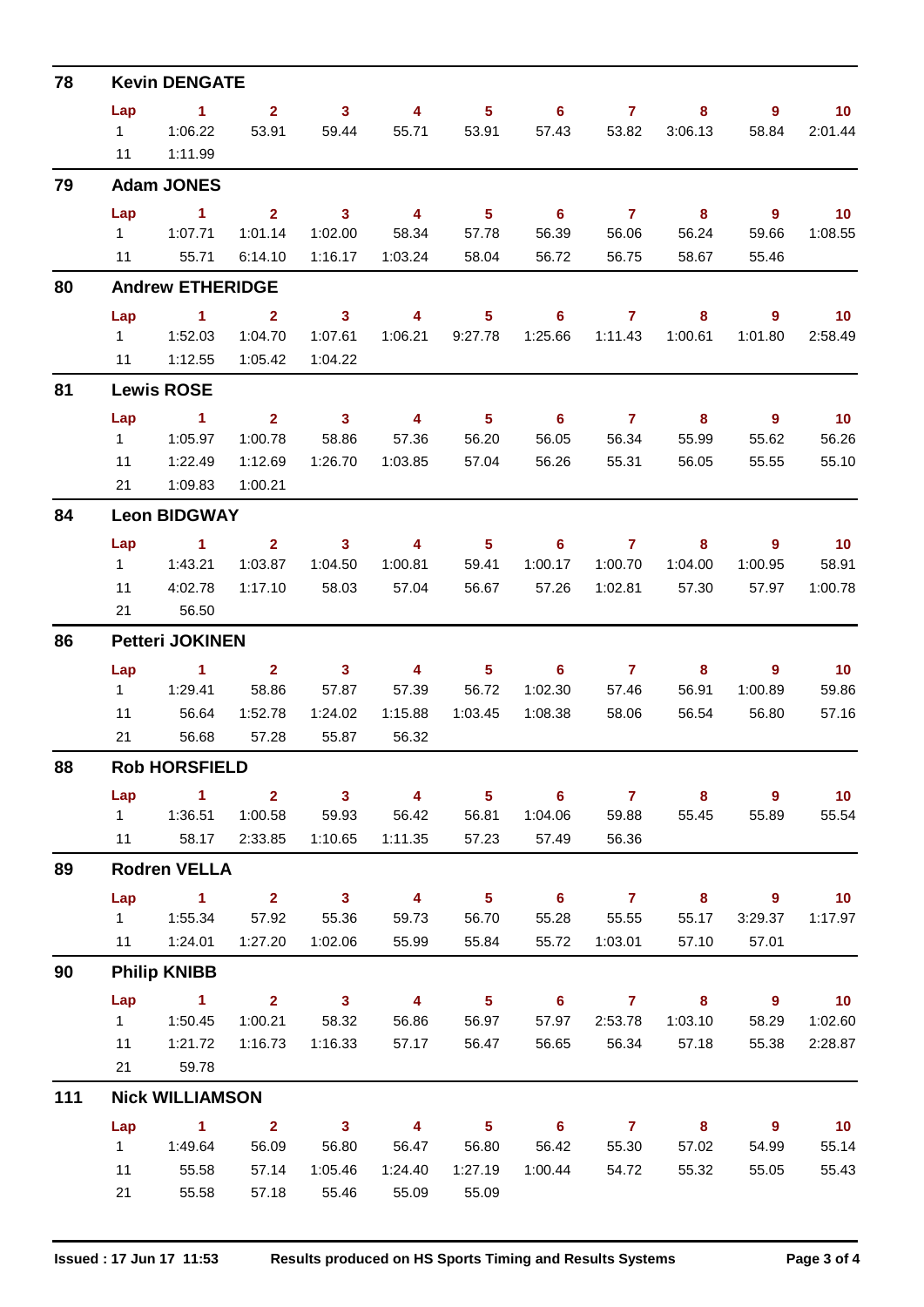| 116 |           | <b>Jamie INGRAM</b>     |                         |                         |                         |                            |                            |                |                         |                         |                   |
|-----|-----------|-------------------------|-------------------------|-------------------------|-------------------------|----------------------------|----------------------------|----------------|-------------------------|-------------------------|-------------------|
|     | Lap       | $\sim$ 1                | $\mathbf{2}$            | $\mathbf{3}$            | 4                       | 5 <sub>5</sub>             | $6^{\circ}$                | $\overline{7}$ | 8                       | 9                       | 10                |
|     | $1 \quad$ | 1:22.88                 | 59.47                   | 57.84                   | 57.57                   | 56.45                      | 56.61                      | 57.03          | 58.79                   | 56.13                   | 56.38             |
|     | 11        | 56.03                   | 57.33                   | 1:23.25                 | 1:17.80                 | 1:14.50                    | 56.68                      | 57.62          | 57.05                   |                         |                   |
| 117 |           | <b>Richard STEVENS</b>  |                         |                         |                         |                            |                            |                |                         |                         |                   |
|     | Lap       | $\mathbf{1}$            | $\mathbf{2}$            | $\mathbf{3}$            | 4                       | 5 <sub>5</sub>             | 6                          | $\overline{7}$ | 8                       | 9                       | 10                |
|     | $1 \quad$ | 1:07.21                 | 58.85                   | 1:01.60                 | 59.21                   | 57.13                      | 56.12                      | 1:00.86        | 56.41                   | 56.06                   | 8:10.71           |
|     | 11        | 1:03.27                 | 58.30                   | 1:00.53                 | 55.85                   | 1:01.26                    | 58.64                      | 55.85          |                         |                         |                   |
| 126 |           | Paul COOK               |                         |                         |                         |                            |                            |                |                         |                         |                   |
|     | Lap       | $\sim$ 1                | $\mathbf{2}$            | $\overline{\mathbf{3}}$ | $\overline{4}$          | 5                          | $\overline{\phantom{0}}$ 6 | $\overline{7}$ | 8                       | 9                       | 10                |
|     | $1 \quad$ | 1:07.05                 | 59.43                   | 57.99                   | 57.28                   | 2:32.68                    | 1:01.72                    | 55.07          | 55.30                   | 54.89                   | 54.25             |
|     | 11        | 2:52.34                 | 1:18.55                 | 57.18                   | 54.08                   | 1:02.36                    | 1:04.47                    | 1:04.48        | 54.68                   | 1:02.64                 | 54.54             |
|     | 21        | 55.32                   |                         |                         |                         |                            |                            |                |                         |                         |                   |
| 133 |           | <b>Luke SEDZIKOWSKI</b> |                         |                         |                         |                            |                            |                |                         |                         |                   |
|     | Lap       | $\sim$ 1                | $\mathbf{2}$            | $\overline{\mathbf{3}}$ | $\overline{4}$          | 5 <sup>5</sup>             | 6 <sup>6</sup>             | $\overline{7}$ | $\overline{\mathbf{8}}$ | 9                       | 10                |
|     | $1 \quad$ | 1:50.16                 | 54.40                   | 55.83                   | 54.40                   | 54.93                      | 54.96                      | 55.88          | 54.53                   | 55.73                   | 1:00.15           |
|     | 11        | 58.39                   | 55.88                   | 1:04.93                 | 2:32.12                 | 1:13.98                    | 54.40                      | 1:00.82        | 54.75                   | 56.86                   |                   |
| 134 |           | Dan ROGERS              |                         |                         |                         |                            |                            |                |                         |                         |                   |
|     | Lap       | $\sim$ 1                | $\overline{2}$          | $\mathbf{3}$            | $\overline{4}$          | 5 <sub>5</sub>             | 6                          | $\overline{7}$ | 8                       | $\overline{9}$          | 10                |
|     | $1 \quad$ | 1:14.10                 | 1:00.72                 | 58.68                   | 59.05                   | 58.52                      | 57.61                      | 57.95          | 56.28                   | 57.24                   | 56.15             |
|     | 11        | 58.32                   | 2:55.44                 | 1:21.41                 | 1:02.47                 | 57.84                      | 56.29                      | 56.14          | 59.27                   | 56.51                   | 56.47             |
|     | 21        | 57.12                   | 56.91                   | 56.04                   |                         |                            |                            |                |                         |                         |                   |
| 146 |           | <b>Jon PEERLESS</b>     |                         |                         |                         |                            |                            |                |                         |                         |                   |
|     | Lap       | $\sim$ 1                | $\mathbf{2}$            | 3                       | 4                       | $5\phantom{.0}$            | 6                          | $\mathbf{7}$   | 8                       | 9                       | 10 <sup>°</sup>   |
|     | $1 \quad$ | 1:03.96                 | 59.42                   | 1:00.53                 | 57.60                   | 57.06                      | 57.07                      | 56.58          | 56.42                   | 12:43.32                | 1:03.12           |
|     | 11        | 1:00.58                 | 58.17                   | 57.88                   |                         |                            |                            |                |                         |                         |                   |
| 178 |           | <b>Ethan BURNETT</b>    |                         |                         |                         |                            |                            |                |                         |                         |                   |
|     | Lap       | $\sim$ 1                |                         | $2 \t 3 \t 4$           |                         |                            | 5 6 7 8                    |                |                         | $\overline{\mathbf{9}}$ |                   |
|     |           | 1 1:47.32               | 1:03.78                 | 1:02.65                 | 59.79                   |                            | 1:00.37 59.99              | 1:01.03        | 3:29.28                 | 1:09.16                 | 1:20.29           |
|     |           | 11  1:17.09  1:15.18    |                         | 59.41                   | 1:00.17                 | 1:00.29                    | 1:00.54                    | 1:00.10        | 58.89                   | 59.64                   |                   |
| 801 |           | <b>Russell CLARKE</b>   |                         |                         |                         |                            |                            |                |                         |                         |                   |
|     | Lap       | $\sim$ $\sim$ 1.        | $\overline{\mathbf{2}}$ | $\overline{\mathbf{3}}$ |                         | $4 \qquad 5$               | $\overline{\phantom{a}}$ 6 | 7 8 9          |                         |                         | 10                |
|     |           |                         | 59.99                   | 57.64                   | 57.04                   | 56.96                      | 55.58                      | 54.85          | 57.74                   | 56.24                   | 54.64             |
|     |           | 11 54.64                | 56.02                   |                         |                         |                            |                            |                |                         |                         |                   |
| 991 |           | <b>Carl SHIELD</b>      |                         |                         |                         |                            |                            |                |                         |                         |                   |
|     | Lap       | $\sim$ $-1$             | $\overline{\mathbf{2}}$ | $\overline{\mathbf{3}}$ | $\overline{\mathbf{4}}$ | $\overline{\phantom{0}}$ 5 | $\overline{\phantom{0}}$ 6 |                | 7 8                     | - 9                     | $\blacksquare$ 10 |
|     |           |                         | 54.19                   | 53.87                   | 53.98                   | 54.96                      | 55.43                      | 56.33          | 53.70                   | 2:53.86                 | 1:04.25           |
|     | 11        | 4:18.99                 | 1:01.07                 | 53.56                   | 57.00                   | 56.13                      | 55.21                      |                |                         |                         |                   |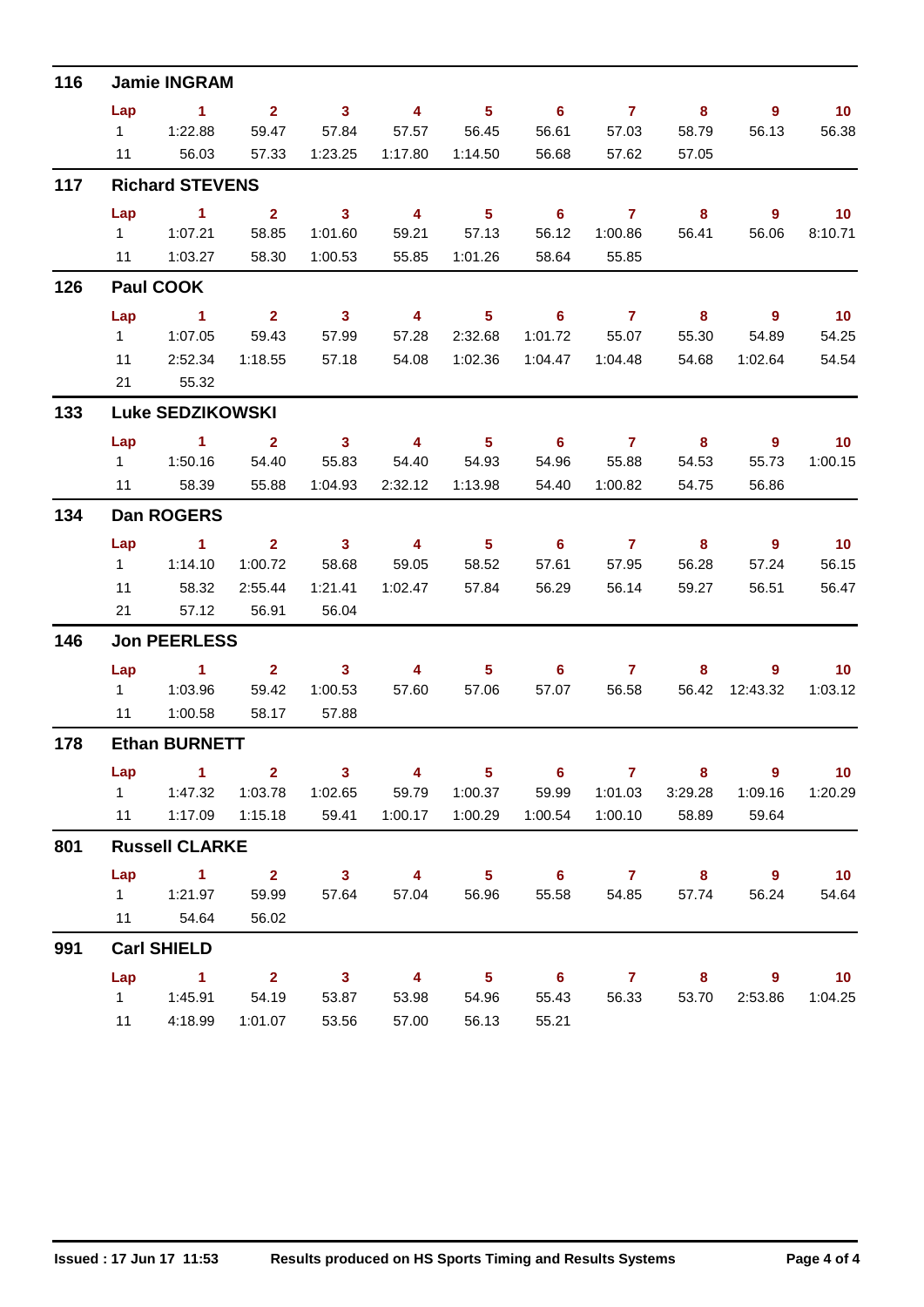**Cartek Roadsports Series Race 8**

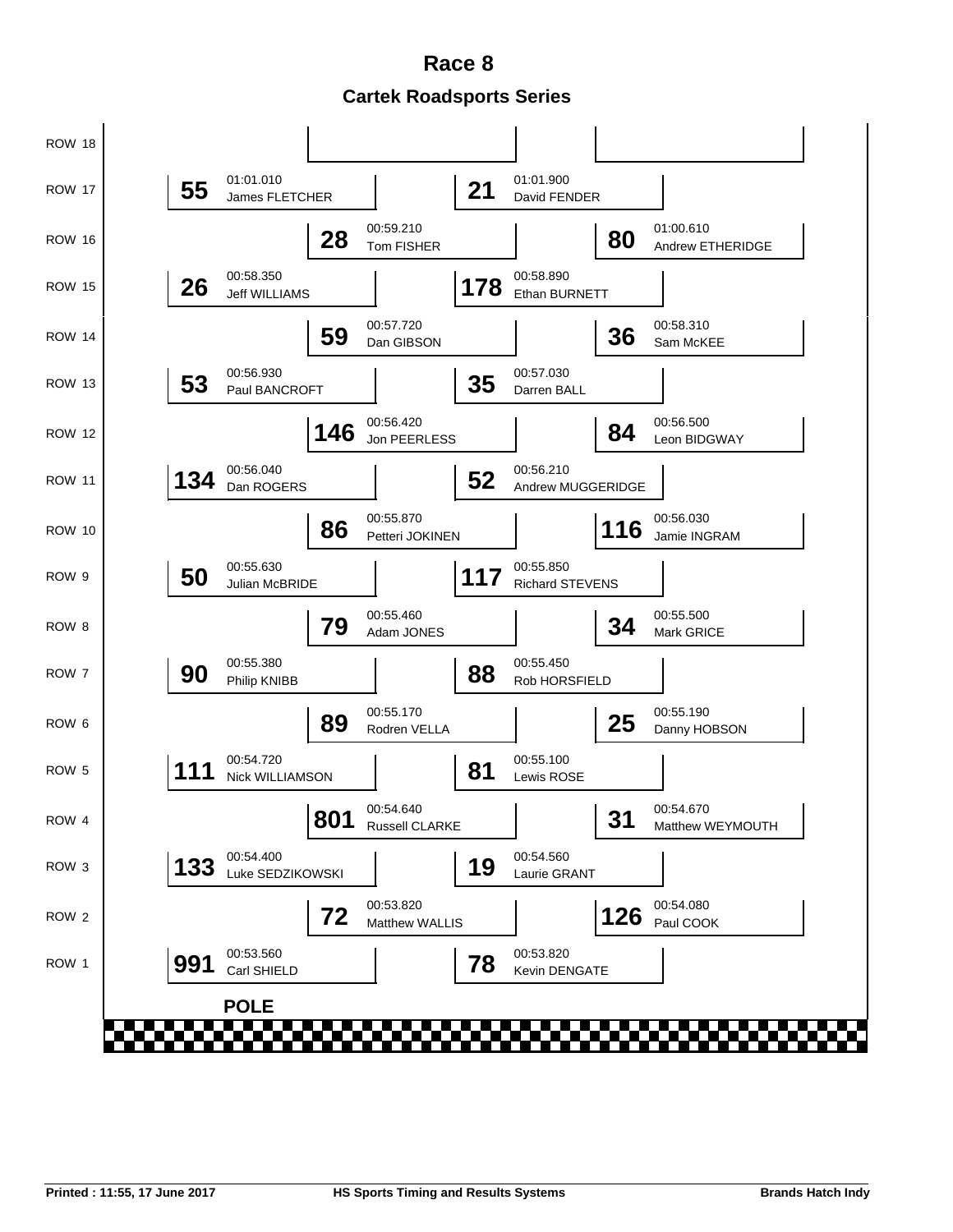

**Provisional Results - Race 8**

| <b>PI</b> | No                    | <b>CI</b> | <b>Name</b>                                       | Car                          | Laps | <b>Time</b> | Behind     | <b>MPH</b> | Best Lap on MPH |                |           |
|-----------|-----------------------|-----------|---------------------------------------------------|------------------------------|------|-------------|------------|------------|-----------------|----------------|-----------|
| 1         | 19                    | A         | <b>Laurie GRANT</b>                               | <b>BMW E36 M3</b>            | 38   | 40:15.25    |            | 68.42      | 54.49           | 37             | 79.81     |
| 2         | 126                   | A         | Paul COOK/Wayne LEWIS                             | <b>BMW E46 M3</b>            | 38   | 40:15.59    | 0.34       | 68.41      | 54.03           | 26             | 80.49     |
| 3         | 991                   | A         | <b>Carl SHIELD</b>                                | <b>BMW E46 M3</b>            | 38   | 40:18.35    | 3.10       | 68.33      | 54.06           | 5              | 80.44     |
| 4         | 31                    | A         | <b>Matthew WEYMOUTH</b>                           | <b>BMW E36 M3</b>            | 38   | 40:19.63    | 4.38       | 68.30      | 54.50           | 16             | 79.79     |
| 5         | 78                    | A         | <b>Kevin DENGATE</b>                              | <b>BMW E46 M3</b>            | 38   | 40:19.69    | 4.44       | 68.30      | 54.40           | 4              | 79.94     |
| 6         | 111                   | A         | <b>Nick WILLIAMSON</b>                            | <b>BMW E46 M3</b>            | 38   | 40:42.74    | 27.49      | 67.65      | 54.64           | $\overline{7}$ | 79.59     |
| 7         | 50                    | A         | <b>Julian McBRIDE</b>                             | <b>BMW E46 M3</b>            | 38   | 40:44.24    | 28.99      | 67.61      | 54.88           | 24             | 79.24     |
| 8         | 134                   | C         | Dan ROGERS                                        | Mazda MX5                    | 38   | 40:48.45    | 33.20      | 67.49      | 56.46           | 26             | 77.02     |
| 9         | 34                    | в         | <b>Mark GRICE</b>                                 | <b>Honda Civic</b>           | 37   | 40:25.82    | 1 Lap      | 66.33      | 56.03           | 36             | 77.62     |
| 10        | 79                    | в         | <b>Adam JONES</b>                                 | <b>Honda Civic</b>           | 37   | 40:26.40    | 1 Lap      | 66.31      | 56.00           | 37             | 77.66     |
| 11        | 52                    | в         | <b>Andrew MUGGERIDGE</b>                          | <b>Porsche Boxster S</b>     | 37   | 40:32.21    | 1 Lap      | 66.16      | 56.50           | 4              | 76.97     |
| 12        | 35                    | C         | <b>Darren BALL</b>                                | <b>BMW 330</b>               | 37   | 40:35.47    | 1 Lap      | 66.07      | 56.68           | 8              | 76.73     |
| 13        | 89                    | в         | <b>Rodren VELLA/Bernard GALEA</b>                 | <b>Honda Civic</b>           | 37   | 40:36.12    | 1 Lap      | 66.05      | 55.74           | 6              | 78.02     |
| 14        | 801                   | A         | <b>Russell CLARKE</b>                             | <b>BMW E46 M3</b>            | 37   | 40:36.91    | 1 Lap      | 66.03      | 55.10           | 12             | 78.93     |
| 15        | 81                    | в         | <b>Lewis ROSE/Daniel REASON</b>                   | <b>Honda Civic</b>           | 37   | 40:37.78    | 1 Lap      | 66.00      | 55.20           | 5              | 78.78     |
| 16        | 53                    | в         | <b>Paul BANCROFT</b>                              | <b>Honda Civic</b>           | 37   | 40:38.89    | 1 Lap      | 65.97      | 56.39           | 36             | 77.12     |
| 17        | 88                    | A         | <b>Rob HORSFIELD</b>                              | <b>Toyota MR2 GT Speedst</b> | 37   | 40:40.23    | 1 Lap      | 65.94      | 55.80           | 4              | 77.94     |
| 18        | 90                    | A         | <b>Philip KNIBB/Andrew</b><br><b>HIGGINBOTTOM</b> | <b>Lotus Exige</b>           | 37   | 40:40.55    | 1 Lap      | 65.93      | 54.52           | 36             | 79.77     |
| 19        | 86                    | C         | <b>Petteri JOKINEN</b>                            | <b>Mini Cooper S</b>         | 37   | 40:41.00    | 1 Lap      | 65.92      | 56.19           | 36             | 77.39     |
| 20        | 25                    | в         | <b>Danny HOBSON</b>                               | <b>Honda Civic</b>           | 37   | 40:47.09    | 1 Lap      | 65.75      | 55.54           | 24             | 78.30     |
| 21        | 59                    | C         | Dan GIBSON                                        | <b>Renault Clio 182</b>      | 37   | 40:50.26    | 1 Lap      | 65.67      | 58.17           | 26             | 74.76     |
| 22        | 84                    | C         | <b>Leon BIDGWAY/Andy CHAPMAN</b>                  | <b>Toyota GT86</b>           | 37   | 40:58.71    | 1 Lap      | 65.44      | 56.68           | 4              | 76.73     |
| 23        | 178                   | A         | <b>Ethan BURNETT</b>                              | <b>Caterham Sigma</b>        | 36   | 41:01.49    | 2 Laps     | 63.60      | 58.29           | 3              | 74.61     |
| 24        | 24                    | D         | <b>Ollie STEEK/Matthew ELLIS</b>                  | <b>BMW Compact</b>           | 35   | 40:35.62    | 3 Laps     | 62.49      | 59.21           | 14             | 73.45     |
| 25        | 36                    | D         | <b>Sam McKEE/James LEWIS-BARNED</b>               | <b>BMW E36 328i</b>          | 35   | 40:48.25    | 3 Laps     | 62.17      | 58.90           | 7              | 73.83     |
| 26        | 55                    | C         | <b>James FLETCHER/Steve FLETCHER</b>              | Alfa Romeo 33                | 35   | 41:02.24    | 3 Laps     |            | 61.82 1:00.31   | 24             | 72.11     |
| 27        | 80                    | в         | Andrew ETHERIDGE/Christopher<br><b>ETHERIDGE</b>  | Seat Leon                    | 31   | 41:04.92    | 7 Laps     | 54.69      | 1:00.44         | 11             | 71.95     |
| 28        | 133                   | A         | Luke SEDZIKOWSKI                                  | <b>BMW E46 M3</b>            | 25   | 41:08.78    | 13 Laps    | 44.04      | 54.59           | 21             | 79.66     |
|           | <b>Not-Classified</b> |           |                                                   |                              |      |             |            |            |                 |                |           |
|           | 146                   | в         | <b>Jon PEERLESS</b>                               | <b>Honda Civic</b>           | 36   | 39:34.78    | <b>DNF</b> | 65.92      | 55.89           | 12             | 77.81     |
|           | 117                   | в         | <b>Richard STEVENS</b>                            | <b>Honda Civic</b>           | 36   | 39:36.78    | <b>DNF</b> | 65.87      | 56.33           | 14             | 77.20     |
|           | 72                    | A         | <b>Matthew WALLIS</b>                             | <b>BMW E46 M3</b>            | 27   | 27:29.06    | <b>DNF</b> | 71.20      | 54.70           | 25             | 79.50     |
|           | 116                   | A         | <b>Jamie INGRAM</b>                               | <b>BMW E46 M3</b>            | 15   | 14:30.73    | <b>DNF</b> | 74.92      | 56.52           | 14             | 76.94     |
|           | 21                    | в         | <b>David FENDER</b>                               | Caterham 21                  | 14   | 14:28.31    | <b>DNF</b> |            | 70.12 1:00.24   | 12             | 72.19     |
|           | 28                    | в         | <b>Tom FISHER</b>                                 | <b>VW Golf</b>               | 7    | 7:11.79     | <b>DNF</b> | 70.50      | 58.66           | 6              | 74.14     |
|           | Non-Starters          |           |                                                   |                              |      |             |            |            |                 |                |           |
|           | 26                    | C         | <b>Jeff WILLIAMS</b>                              | Ginatta G20                  |      |             |            |            |                 |                |           |
|           | <b>Fastest Lap</b>    |           |                                                   |                              |      |             |            |            |                 |                |           |
|           | 126                   | A         | Paul COOK/Wayne LEWIS                             | <b>BMW E46 M3</b>            |      |             |            |            | 54.03           | 26             | 80.49 Rec |
|           | 81                    | в         | <b>Lewis ROSE/Daniel REASON</b>                   | <b>Honda Civic</b>           |      |             |            |            | 55.20           | 5              | 78.78 Rec |
|           | 86                    | C         | <b>Petteri JOKINEN</b>                            | <b>Mini Cooper S</b>         |      |             |            |            | 56.19           | 36             | 77.39 Rec |
|           | 36                    | D         | <b>Sam McKEE/James LEWIS-</b><br><b>BARNED</b>    | <b>BMW E36 328i</b>          |      |             |            |            | 58.90           | $\mathbf{7}$   | 73.83 Rec |

No 81 & 86 - 5 second penalty - ETL

**Weather / Track:** 

| <b>Start Time : 16:09</b> | <b>Brands Hatch Indy</b> | 17 Jun 17 16:59                         |
|---------------------------|--------------------------|-----------------------------------------|
| <b>Clerk of Course:</b>   | Time Issued              | <b>IChief Timekeeper: Terry Stevens</b> |

**THESE RESULTS REMAIN PROVISIONAL FOR A MINIMUM OF 30 MINUTES FROM THE TIME OF ISSUE AND UNTIL ALL JUDICIAL AND TECHNICAL MATTERS HAVE BEEN SETTLED.**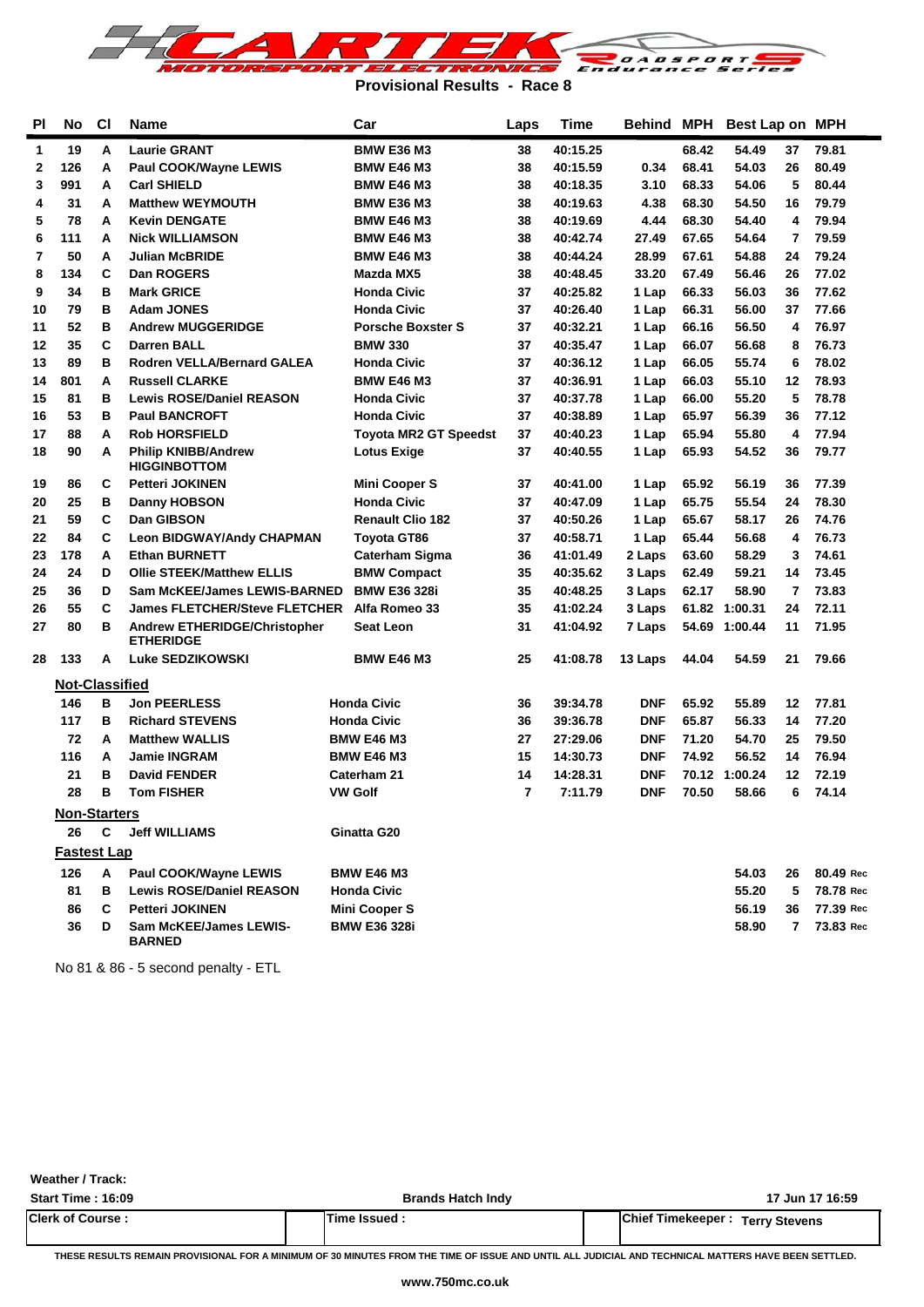|     | Lap 1       |    | Lap <sub>2</sub> |           | Lap 3       |           | Lap 4       |    | Lap <sub>5</sub> |     | Lap <sub>6</sub> |     | Lap <sub>7</sub> |     | Lap 8         |     | Lap <sub>9</sub> |    | Lap 10        |  |
|-----|-------------|----|------------------|-----------|-------------|-----------|-------------|----|------------------|-----|------------------|-----|------------------|-----|---------------|-----|------------------|----|---------------|--|
| No. | Time        | No | Time             | <b>No</b> | Time        | <b>No</b> | Time        | No | Time             | No  | Time             | No. | Time             | No. | Time          | No. | Time             | No | Time          |  |
|     | 991 1:00.38 |    | 991 1:54.57      |           | 991 2:48.87 | 991       | 3:43.11     |    | 991 4:37.17      |     | 991 5:31.48      |     | 991 6:26.22      |     | 991 7:20.83   |     | 991 8:15.00      |    | 991 9:09.56   |  |
|     | 78 1:01.53  |    | 78 1:56.21       | 78        | 2:51.38     | 78        | 3:45.78     |    | 78 4:40.46       | 78  | 5:34.93          |     | 78 6:29.41       | 21  | 7:23.28 *1    |     | 24 8:15.65 *1    | 36 | $9:13.10$ *1  |  |
|     | 19 1:01.97  |    | 19 1:56.61       |           | 19 2:51.59  | 19        | 3:46.37     |    | 19 4:41.27       | 19  | 5:35.88          |     | 55 6:30.55 *1    |     | 80 7:23.29 *1 | 78  | 8:19.21          | 78 | 9:13.95       |  |
|     | 126 1:02.05 |    | 126 1:57.59      |           | 126 2:52.51 | 126       | 3:47.41     |    | 126 4:42.21      |     | 126 5:36.95      |     | 19 6:30.60       | 78  | 7:24.15       | 19  | 8:20.95          | 24 | $9:15.79$ *1  |  |
|     | 72 1:02.40  |    | 72 1:57.75       |           | 72 2:52.83  | 72        | 3:47.69     |    | 72 4:42.63       |     | 72 5:37.37       |     | 126 6:31.53      | 19  | 7:25.34       |     | 72 8:23.00       |    | 19 9:16.02    |  |
|     | 133 1:02.63 |    | 133 1:58.30      |           | 133 2:53.35 |           | 133 3:48.21 |    | 133 4:43.48      |     | 133 5:38.26      |     | 72 6:32.14       |     | 126 7:26.58   |     | 111 8:24.89      |    | 72 9:17.73    |  |
|     | 111 1:03.29 |    | 111 1:59.10      |           | 111 2:54.31 |           | 111 3:49.07 |    | 111 4:43.96      |     | 111 5:38.69      |     | 111 6:33.33      |     | 72 7:27.58    |     | 126 8:24.89      |    | 126 9:20.01   |  |
|     | 31 1:03.81  |    | 31 1:59.18       | 31        | 2:54.59     | 31        | 3:49.41     |    | 31 4:44.38       | 31  | 5:39.20          |     | 133 6:33.35      |     | 111 7:28.31   |     | 21 8:25.01 *1    |    | 111 9:20.28   |  |
|     | 81 1:04.50  |    | 81 2:00.27       | 81        | 2:55.78     | 81        | 3:51.16     | 81 | 4:46.36          | 81  | 5:41.83          |     | 31 6:33.89       |     | 31 7:29.32    | 31  | 8:25.06          |    | 31 9:20.53    |  |
|     | 801 1:05.02 |    | 801 2:01.06      |           | 801 2:56.77 | 801       | 3:52.17     |    | 801 4:47.38      |     | 801 5:42.99      | 81  | 6:37.11          |     | 81 7:33.03    | 80  | 8:27.78 *1       |    | 81 9:24.00    |  |
|     | 89 1:05.84  |    | 89 2:01.94       | 89        | 2:58.31     | 89        | 3:54.11     | 89 | 4:50.18          | 89  | 5:45.92          |     | 801 6:38.18      |     | 801 7:34.02   | 81  | 8:28.32          |    | 801 9:25.79   |  |
|     | 25 1:06.12  |    | 25 2:02.16       | 25        | 2:58.40     | 25        | 3:54.29     | 25 | 4:50.44          | 25  | 5:46.15          |     | 89 6:42.40       |     | 133 7:36.82   |     | 801 8:29.59      |    | 21 9:25.94 *1 |  |
|     | 79 1:06.84  |    | 79 2:03.47       | 79        | 2:59.98     | 79        | 3:56.24     | 79 | 4:52.70          | 79  | 5:48.98          |     | 25 6:42.56       |     | 55 7:37.96 *1 | 89  | 8:34.87          | 80 | $9:28.63$ *1  |  |
|     | 34 1:07.19  |    | 34 2:03.59       | 88        | 3:00.72     | 88        | 3:56.52     | 88 | 4:53.14          | 88  | 5:50.33          |     | 79 6:45.15       |     | 89 7:38.43    |     | 25 8:35.04       | 89 | 9:31.08       |  |
|     | 88 1:07.25  |    | 88 2:03.93       |           | 116 3:02.07 |           | 116 3:58.62 |    | 116 4:55.88      |     | 146 5:52.08      |     | 88 6:47.15       |     | 25 7:38.65    |     | 79 8:38.44       |    | 25 9:31.66    |  |
|     | 116 1:07.92 |    | 116 2:05.05      | 34        | 3:02.29     | 146       | 3:59.36     |    | 146 4:56.05      |     | 116 5:52.86      |     | 146 6:48.49      |     | 79 7:41.53    |     | 133 8:41.79      |    | 79 9:34.80    |  |
|     | 90 1:08.27  |    | 146 2:05.97      |           | 146 3:02.77 | 50        | 3:59.62     |    | 34 4.56.43       | 50  | 5:53.16          |     | 116 6:49.55      | 88  | 7:44.20       |     | 50 8:42.77       | 50 | 9:38.82       |  |
|     | 146 1:08.83 |    | 90 2:06.24       | 50        | 3:03.20     | 34        | 3:59.62     | 50 | 4:56.65          | 34  | 5:53.81          | 50  | 6:49.65          |     | 146 7:44.78   | 88  | 8:43.00          | 88 | 9:41.04       |  |
|     | 50 1:09.08  |    | 50 2:06.44       | 90        | 3:03.98     | 90        | 4:00.63     | 90 | 4:57.25          | 90  | 5:54.24          | 34  | 6:50.50          |     | 50 7:45.35    |     | 146 8:43.54      |    | 116 9:41.46   |  |
|     | 117 1:09.63 |    | 117 2:07.41      |           | 117 3:04.67 |           | 117 4:01.47 |    | 117 4:57.96      |     | 117 5:54.80      | 90  | 6:50.92          |     | 116 7:46.59   |     | 116 8:43.71      |    | 146 9:41.49   |  |
|     | 52 1:10.17  | 84 | 2:08.82          | 84        | 3:05.81     | 84        | 4:02.49     | 84 | 4:59.96          | 84  | 5:56.86          |     | 117 6:51.60      |     | 34 7:47.19    | 90  | 8:44.09          | 90 | 9:41.80       |  |
|     | 134 1:10.58 |    | 52 2:08.87       | 52        | 3:06.43     | 52        | 4:02.93     | 52 | 5:00.04          | 52  | 5:57.55          | 84  | 6:53.56          |     | 90 7:47.40    | 34  | 8:44.19          | 34 | 9:42.35       |  |
|     | 84 1:10.95  | 35 | 2:09.31          | 35        | 3:06.87     | 35        | 4:03.79     | 35 | 5:00.86          | 35  | 5:58.33          |     | 52 6:54.20       |     | 117 7:48.02   | 55  | 8:44.52 *1       |    | 117 9:42.67   |  |
|     | 178 1:11.31 |    | 134 2:09.36      | 134       | 3:07.37     | 134       | 4:04.34     |    | 134 5:01.46      | 134 | 5:58.76          |     | 35 6:55.11       | 84  | 7:50.30       |     | 117 8:44.76      | 84 | 9:44.81       |  |
|     | 35 1:11.36  |    | 178 2:10.42      |           | 178 3:08.71 | 86        | 4:05.76     |    | 86 5:02.33       | 86  | 5:59.26          |     | 134 6:55.64      |     | 52 7:50.83    | 84  | 8:47.52          |    | 52 9:45.15    |  |
|     | 86 1:11.75  |    | 86 2:10.75       | 86        | 3:08.91     | 53        | 4:06.64     |    | 53 5:03.48       | 53  | 6:00.73          |     | 86 6:56.33       |     | 35 7:51.79    | 52  | 8:47.74          | 35 | 9:45.89       |  |
|     | 53 1:12.07  |    | 53 2:10.96       | 53        | 3:09.26     | 59        | 4:08.70     |    | 59 5:07.16       | 59  | 6:05.69          |     | 53 6:57.84       |     | 134 7:52.55   | 35  | 8:48.63          |    | 134 9:46.86   |  |
|     | 59 1:12.28  |    | 59 2:11.93       | 59.       | 3:10.42     | 178       | 4:09.62     |    | 178 5:09.50      |     | 178 6:09.03      |     | 59 7:04.10       | 86  | 7:53.05       |     | 134 8:49.21      | 86 | 9:47.30       |  |
|     | 24 1:14.41  |    | 24 2:14.30       | 24        | 3:14.76     | 24        | 4:15.05     |    | 28 5:13.84       | 28  | 6:12.50          |     | 178 7:08.23      | 53  | 7:55.07       | 86  | 8:49.74          | 53 | 9:50.51       |  |
|     | 36 1:14.65  |    | 28 2:16.01       | 28        | 3:15.34     | 28        | 4:15.06     |    | 36 5:15.82       | 36  | 6:14.84          |     | 28 7:11.79       | 59  | 8:02.68       | 53  | 8:52.00          | 55 | $9:51.59$ *1  |  |
|     | 80 1:14.79  |    | 80 2:16.16       | 36        | 3:16.82     | 36        | 4:16.06     |    | 24 5:15.86       | 24  | 6:16.22          |     | 36 7:13.74       |     | 178 8:07.67   | 59  | 9:00.97          |    | 59 9:59.16    |  |
|     | 28 1:14.85  |    | 36 2:16.80       | 80        | 3:17.97     | 80        | 4:19.34     |    | 80 5:20.45       | 80  | 6:21.61          |     | 24 7:15.75       |     | 36 8:13.29    |     | 178 9:07.39      |    |               |  |
|     | 21 1:16.36  |    | 21 2:18.15       | 21        | 3:19.91     | 21        | 4:20.92     | 21 | 5.21.43          |     | 21 6:22.32       |     |                  |     |               |     |                  |    |               |  |
|     | 55 1:18.80  |    | 55 2:22.26       |           | 55 3:24.15  | 55        | 4:25.62     |    | 55 5:27.36       |     |                  |     |                  |     |               |     |                  |    |               |  |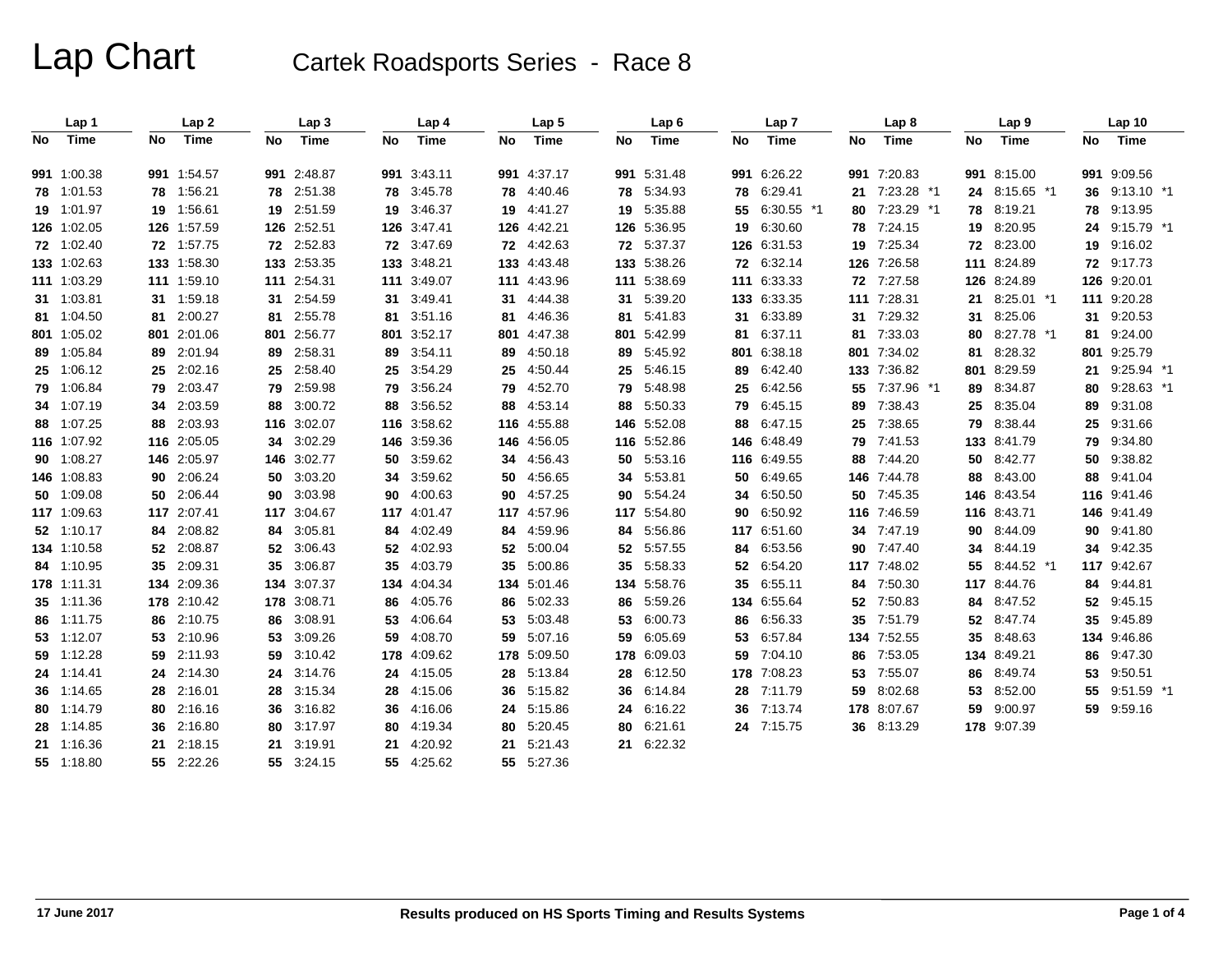| Lap 11          | Lap 12          | Lap <sub>13</sub> | Lap 14          | Lap <sub>15</sub> | Lap 16          | Lap 17          | Lap 18          | Lap 19          | Lap 20          |
|-----------------|-----------------|-------------------|-----------------|-------------------|-----------------|-----------------|-----------------|-----------------|-----------------|
| Time<br>No      | Time<br>No      | Time<br>No        | Time<br>No      | Time<br>No        | Time<br>No      | Time<br>No      | Time<br>No      | Time<br>No      | No Time         |
|                 |                 |                   |                 |                   |                 |                 |                 |                 |                 |
| 991 10:04.22    | 991 10:58.63    | 991 11:53.86      | 991 12:48.29    | 991 13:42.74      | 991 14:37.25    | 991 15:32.46    | 991 16:40.76    | 991 17:44.99    | 25 20:05.10     |
| 178 10:07.34 *1 | 78 11:03.40     | 59 11:56.80 *1    | 78 12:53.65     | 78 13:48.10       | 80 14:37.83 *2  | 88 15:33.71 *1  | 88 16:41.39 *1  | 79 17:45.99 *2  | 111 20:06.03 *1 |
| 78 10:08.68     | 19 11:06.37     | 78 11:58.63       | 59 12:55.92 *1  | 19 13:51.53       | 78 14:43.14     | 53 15:35.18 *1  | 80 16:45.50 *2  | 117 17:46.67 *2 | 991 20:06.43    |
| 19 10:11.33     | 178 11:07.71 *1 | 55 12:00.62 *2    | 19 12:56.84     | 72 13:52.98       | 19 14:46.43     | 78 15:39.56     | 81 17:07.88     | 34 17:50.46 *2  | 36 20:06.90 *1  |
| 72 10:13.35     | 72 11:08.10     | 19 12:01.63       | 72 12:58.06     | 59 13:54.50 *1    | 72 14:47.98     | 80 15:41.22 *2  | 59 17:08.62 *1  | 35 17:52.27 *2  | 24 20:07.95 *1  |
| 36 10:14.28 *1  | 126 11:10.57    | 72 12:03.28       | 31 13:00.65     | 31 13:55.73       | 31 14:50.23     | 19 15:41.78     | 178 17:19.80 *1 | 86 18:03.89 *2  | 84 20:09.11     |
| 126 10:15.15    | 31 11:10.83     | 31 12:05.71       | 126 13:01.44    | 126 13:56.07      | 126 14:52.04    | 72 15:42.75     | 25 17:20.97     | 53 18:06.90 *2  | 50 20:10.95 *1  |
| 31 10:15.41     | 111 11:11.47    | 126 12:06.50      | 111 13:03.24    | 111 13:58.31      | 111 14:53.14    | 31 15:44.89     | 89 17:21.75     | 19 18:09.65 *1  | 52 20:12.23 *1  |
| 111 10:16.65    | 81 11:14.69     | 111 12:07.44      | 55 13:05.71 *2  | 81 14:01.69       | 81 14:57.43     | 126 15:47.09    | 36 17:23.18 *1  | 31 18:12.35 *1  | 146 20:13.39 *1 |
| 24 10:16.82 *1  | 36 11:14.87 *1  | 178 12:09.53 *1   | 81 13:06.11     | 801 14:03.23      | 59 14:59.10 *1  | 111 15:47.92    | 24 17:23.85 *1  | 126 18:15.89 *1 | 133 20:15.41 *4 |
| 81 10:19.28     | 801 11:16.27    | 81 12:10.22       | 801 13:06.97    | 178 14:09.83 *1   | 801 14:59.59    | 81 15:53.24     | 90 17:25.31     | 78 18:17.68 *1  | 79 20:16.03 *1  |
| 801 10:21.17    | 24 11:16.47 *1  | 801 12:11.82      | 178 13:09.65 *1 | 55 14:10.53 *2    | 178 15:09.02 *1 | 801 15:55.85    | 55 17:30.15 *2  | 72 18:18.68 *1  | 117 20:17.33 *1 |
| 21 10:26.55 *1  | 89 11:24.73     | 36 12:14.37 *1    | 36 13:13.36 *1  | 36 14:12.47 *1    | 89 15:13.16     | 59 15:57.93 *1  | 84 17:30.78     | 59 18:23.98 *1  | 34 20:18.40 *1  |
| 89 10:27.70     | 25 11:25.15     | 24 12:15.90 *1    | 24 13:15.27 *1  | 89 14:14.19       | 25 15:13.50     | 178 16:13.46 *1 | 134 17:31.53    | 111 18:31.97 *1 | 90 20:18.60 *1  |
| 25 10:27.90     | 21 11:27.25 *1  | 89 12:21.07       | 89 13:17.36     | 25 14:14.33       | 50 15:14.03     | 25 16:14.26     | 133 17:39.19 *4 | 178 18:33.59 *1 | 35 20:19.10 *1  |
| 80 10:29.99 *1  | 79 11:27.59     | 25 12:21.27       | 25 13:17.62     | 24 14:14.48 *1    | 36 15:14.05 *1  | 89 16:14.75     |                 | 25 18:34.36     | 86 20:19.66 *1  |
| 79 10:31.07     | 50 11:29.91     | 79 12:24.45       | 79 13:20.94     | 50 14:17.44       | 24 15:15.38 *1  | 50 16:15.36     |                 | 36 18:35.33 *1  | 53 20:21.03 *1  |
| 50 10:34.10     | 133 11:30.04 *2 | 50 12:26.34       | 50 13:22.12     | 79 14:18.56       | 79 15:15.40     | 36 16:16.41 *1  |                 | 24 18:35.70 *1  | 19 20:21.65     |
| 146 10:38.51    | 80 11:30.43 *1  | 21 12:27.49 *1    | 133 13:24.17 *2 | 133 14:20.10 *2   | 55 15:16.83 *2  | 24 16:16.98 *1  |                 | 55 18:36.77 *2  | 31 20:23.18     |
| 116 10:39.17    | 146 11:34.40    | 133 12:29.26 *2   | 146 13:26.65    | 146 14:22.64      | 146 15:19.15    | 146 16:18.44    |                 | 84 18:37.86     | 126 20:24.15    |
| 90 10:39.60     | 116 11:36.41    | 146 12:30.60      | 21 13:28.06 *1  | 90 14:26.90       | 90 15:22.85     | 90 16:22.09     |                 | 134 18:38.55    | 78 20:25.12     |
| 88 10:39.95     | 90 11:37.06     | 80 12:31.64 *1    | 116 13:29.92    | 21 14:28.31 *1    | 117 15:26.58    | 55 16:23.86 *2  |                 | 50 18:44.20 *1  | 72 20:25.97     |
| 34 10:40.25     | 88 11:38.13     | 116 12:33.40      | 90 13:30.14     | 117 14:29.31      | 34 15:27.05     | 84 16:27.81     |                 | 52 18:55.85 *1  | 88 20:30.74 *1  |
| 117 10:40.77    | 34 11:38.62     | 90 12:33.51       | 117 13:32.98    | 34 14:29.93       | 84 15:29.30     | 52 16:28.91     |                 | 146 19:01.17 *1 | 801 20:35.34 *1 |
| 84 10:42.43     | 117 11:38.65    | 117 12:36.65      | 34 13:33.22     | 116 14:30.73      | 52 15:29.42     | 134 16:32.17    |                 | 88 19:09.34 *1  | 59 20:44.49 *1  |
| 52 10:42.48     | 84 11:39.64     | 34 12:37.04       | 80 13:33.68 *1  | 84 14:31.90       | 35 15:30.16     |                 |                 | 133 19:12.90 *4 | 134 21:18.75    |
| 35 10:43.00     | 52 11:40.12     | 84 12:37.38       | 84 13:34.42     | 52 14:32.20       | 134 15:30.85    |                 |                 | 79 19:13.66 *1  | 178 21:23.89    |
| 134 10:43.58    | 35 11:40.67     | 52 12:37.52       | 52 13:34.84     | 35 14:32.85       | 86 15:31.01     |                 |                 | 117 19:14.15 *1 | 55 21:40.18 *2  |
| 86 10:43.77     | 86 11:41.32     | 35 12:38.64       | 35 13:35.59     | 134 14:33.43      |                 |                 |                 | 34 19:15.30 *1  |                 |
| 53 10:47.47     | 134 11:41.40    | 134 12:39.36      | 134 13:36.15    | 86 14:33.72       |                 |                 |                 | 35 19:16.05 *1  |                 |
| 55 10:55.50 *1  | 53 11:44.57     | 86 12:39.59       | 86 13:36.48     | 88 14:35.37       |                 |                 |                 | 86 19:16.67 *1  |                 |
| 59 10:57.48     |                 | 88 12:40.34       | 88 13:37.50     | 53 14:36.58       |                 |                 |                 | 53 19:17.64 *1  |                 |
|                 |                 | 53 12:41.72       | 53 13:38.62     |                   |                 |                 |                 | 19 19:18.76     |                 |
|                 |                 |                   |                 |                   |                 |                 |                 | 31 19:20.27     |                 |
|                 |                 |                   |                 |                   |                 |                 |                 | 126 19:20.86    |                 |
|                 |                 |                   |                 |                   |                 |                 |                 | 78 19:22.80     |                 |
|                 |                 |                   |                 |                   |                 |                 |                 | 72 19:23.76     |                 |
|                 |                 |                   |                 |                   |                 |                 |                 | 801 19:34.20 *1 |                 |
|                 |                 |                   |                 |                   |                 |                 |                 | 81 19:54.72     |                 |
|                 |                 |                   |                 |                   |                 |                 |                 | 89 19:56.56     |                 |
|                 |                 |                   |                 |                   |                 |                 |                 | 178 20:04.27    |                 |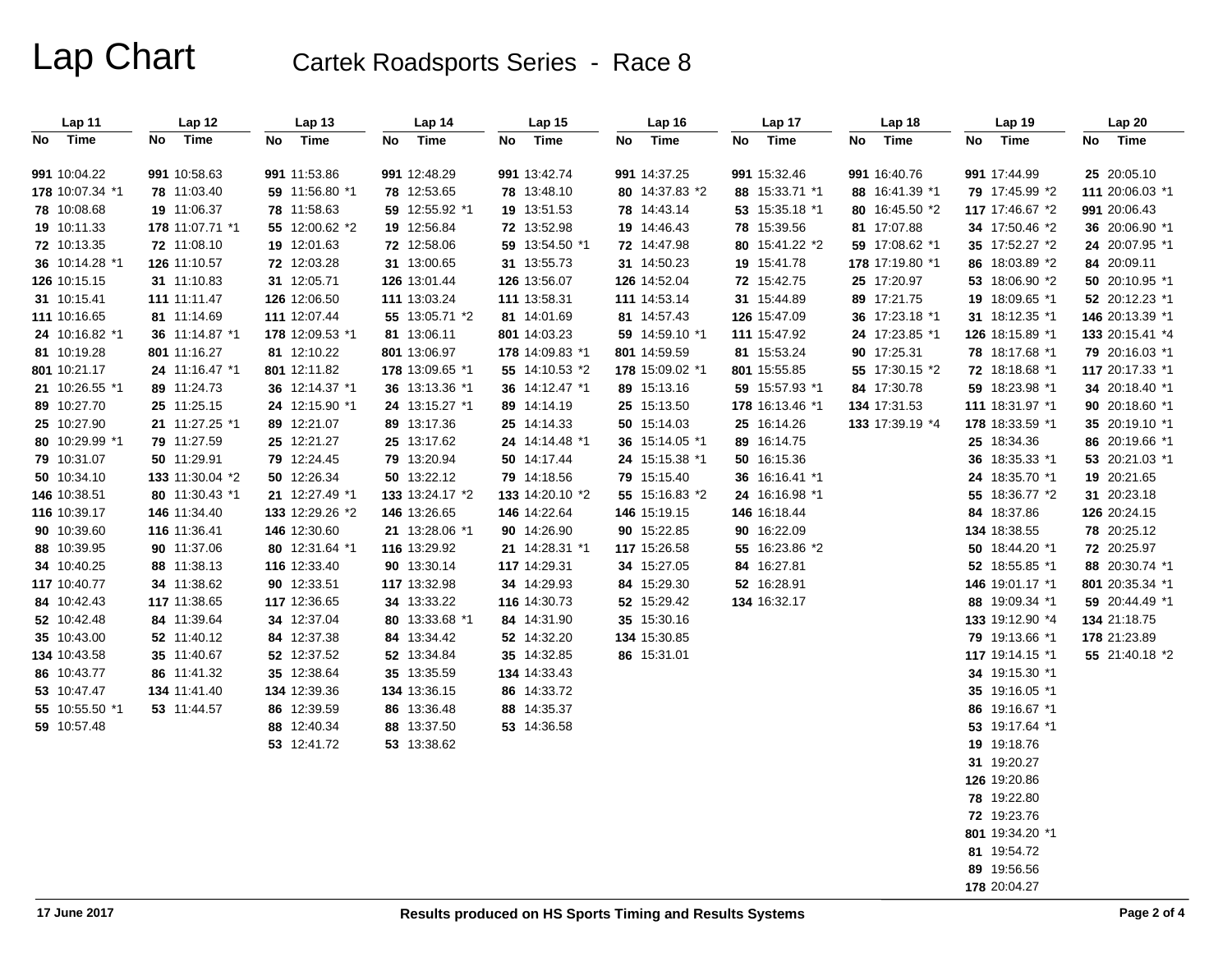|     | Lap21           |    | Lap22           |    | Lap23           |     | Lap24           |    | Lap25           |    | Lap26           |    | Lap 27          |    | Lap 28          |    | Lap29           | Lap 30          |
|-----|-----------------|----|-----------------|----|-----------------|-----|-----------------|----|-----------------|----|-----------------|----|-----------------|----|-----------------|----|-----------------|-----------------|
| No. | Time            | No | Time            | No | Time            | No. | <b>Time</b>     | No | Time            | No | Time            | No | Time            | No | Time            | No | Time            | No Time         |
|     | 25 21:45.18     |    | 25 22:45.47     |    | 25 23:42.08     |     | 25 24:37.62     |    | 25 25:33.17     |    | 25 26:29.49     |    | 19 27:27.17     |    | 19 28:21.95     |    | 19 29:23.07     | 19 30:24.31     |
|     | 111 21:45.57 *1 |    | 133 22:46.32 *4 |    | 50 23:43.26 *1  |     | 50 24:38.37 *1  |    | 50 25:33.25 *1  |    | 19 26:31.56     |    | 126 27:27.45    |    | 126 28:22.37    |    | 126 29:23.71    | 126 30:24.90    |
|     | 36 21:46.38 *1  |    | 36 22:46.72 *1  |    | 84 23:45.56     |     | 19 24:42.12     |    | 36 25:36.37 *3  |    | 126 26:31.96    |    | 72 27:29.06     |    | 24 28:22.41 *3  |    | 31 29:25.93     | 31 30:28.34     |
|     | 24 21:46.77 *1  |    | 84 22:46.95     |    | 52 23:46.09 *1  |     | 126 24:43.66    |    | 19 25:36.87     |    | 72 26:33.95     |    | 31 27:30.73     |    | 31 28:26.04     |    | 24 29:26.57 *3  | 24 30:30.40 *3  |
|     | 84 21:47.24     |    | 50 22:47.04 *1  |    | 19 23:46.49     |     | 34 24:44.40 *1  |    | 126 25:37.93    |    | 31 26:35.67     |    | 78 27:32.64     |    | 78 28:27.48     |    | 78 29:27.28     | 78 30:31.06     |
|     | 50 21:47.98 *1  |    | 24 22:48.26 *1  |    | 146 23:47.08 *1 |     | 72 24:44.44     |    | 72 25:39.14     |    | 78 26:37.95     |    | 991 27:34.36    |    | 991 28:28.55    |    | 991 29:28.21    | 991 30:31.64    |
|     | 52 21:48.55 *1  |    | 52 22:48.29 *1  |    | 34 23:47.19 *1  |     | 52 24:44.80 *1  |    | 31 25:40.86     |    | 34 26:38.08 *1  |    | 80 27:34.61 *7  |    | 34 28:31.84 *1  |    | 34 29:30.40 *1  | 34 30:34.33 *1  |
|     | 146 21:48.91 *1 |    | 146 22:49.35 *1 |    | 79 23:48.15 *1  |     | 31 24:45.45     |    | 34 25:40.86 *1  |    | 36 26:38.47 *3  |    | 34 27:35.08 *1  |    | 79 28:32.52 *1  |    | 79 29:31.23 *1  | 79 30:35.18 *1  |
|     | 133 21:49.10 *4 |    | 34 22:49.62 *1  |    | 31 23:48.28     |     | 79 24:45.61 *1  |    | 78 25:42.65     |    | 991 26:38.86    |    | 79 27:36.02 *1  |    | 52 28:36.01 *1  |    | 52 29:34.82 *1  | 52 30:36.64 *1  |
|     | 79 21:49.55 *1  |    | 79 22:49.69 *1  |    | 126 23:48.34    |     | 146 24:45.84 *1 |    | 79 25:42.82 *1  |    | 79 26:39.25 *1  |    | 52 27:38.42 *1  |    | 146 28:37.71 *1 |    | 146 29:35.86 *1 | 146 30:37.42 *1 |
|     | 117 21:49.97 *1 |    | 19 22:49.70     |    | 72 23:48.78     |     | 78 24:45.96     |    | 52 25:43.01 *1  |    | 52 26:40.65 *1  |    | 146 27:39.16 *1 |    | 117 28:38.07 *1 |    | 801 29:36.69 *1 | 801 30:38.16 *1 |
|     | 34 21:50.14 *1  |    | 117 22:50.07 *1 |    | 117 23:49.34 *1 |     | 117 24:46.72 *1 |    | 991 25:43.54    |    | 146 26:41.15 *1 |    | 117 27:39.71 *1 |    | 801 28:38.17 *1 |    | 81 29:37.98 *1  | 81 30:39.03 *1  |
|     | 35 21:50.85 *1  |    | 35 22:50.77 *1  |    | 78 23:49.45     |     | 86 24:47.09 *1  |    | 146 25:43.58 *1 |    | 117 26:41.60 *1 |    | 86 27:39.71 *1  |    | 81 28:38.72 *1  |    | 117 29:38.32 *1 | 117 30:39.44 *1 |
|     | 86 21:51.04 *1  |    | 31 22:50.83     |    | 86 23:50.37 *1  |     | 35 24:48.06 *1  |    | 117 25:45.04 *1 |    | 86 26:41.97 *1  |    | 801 27:39.89 *1 |    | 35 28:40.09 *1  |    | 35 29:40.28 *1  | 35 30:40.48 *1  |
|     | 19 21:51.51     |    | 86 22:51.20 *1  |    | 35 23:50.66 *1  |     | 991 24:48.07    |    | 86 25:45.29 *1  |    | 801 26:42.07 *1 |    | 36 27:39.90 *3  |    | 90 28:40.89 *1  |    | 90 29:41.38 *1  | 90 30:40.95 *1  |
|     | 53 21:51.53 *1  |    | 126 22:51.31    |    | 53 23:50.95 *1  |     | 53 24:48.35 *1  |    | 801 25:45.42 *1 |    | 35 26:42.97 *1  |    | 35 27:40.24 *1  |    | 86 28:40.97 *1  |    | 86 29:42.20 *1  | 86 30:41.36 *1  |
|     | 31 21:52.20     |    | 72 22:51.53     |    | 24 23:51.02 *1  |     | 801 24:49.20 *1 |    | 35 25:46.00 *1  |    | 81 26:43.19 *1  |    | 81 27:40.29 *1  |    | 89 28:41.38 *1  |    | 89 29:43.41 *1  | 89 30:42.39 *1  |
|     | 126 21:52.87    |    | 78 22:51.98     |    | 88 23:51.34 *1  |     | 81 24:50.80 *1  |    | 53 25:46.22 *1  |    | 53 26:43.55 *1  |    | 53 27:40.84 *1  |    | 53 28:41.74 *1  |    | 53 29:44.74 *1  | 53 30:45.29 *1  |
|     | 78 21:53.15     |    | 53 22:53.26 *1  |    | 801 23:51.48 *1 |     | 89 24:51.84 *1  |    | 81 25:46.47 *1  |    | 89 26:44.43 *1  |    | 89 27:41.52 *1  |    | 80 28:42.40 *7  |    | 36 29:46.08 *3  | 36 30:48.15 *3  |
|     | 72 21:54.39     |    | 88 22:53.45 *1  |    | 991 23:51.52    |     | 88 24:52.21 *1  |    | 89 25:47.90 *1  |    | 90 26:44.63 *1  |    | 90 27:41.59 *1  |    | 36 28:42.61 *3  |    | 88 29:46.72 *1  | 88 30:50.23 *1  |
|     | 88 21:56.09 *1  |    | 801 22:53.62 *1 |    | 81 23:53.62 *1  |     | 24 24:52.56 *1  |    | 90 25:48.52 *1  |    | 88 26:46.38 *1  |    | 88 27:44.10 *1  |    | 88 28:42.98 *1  |    | 80 29:49.13 *7  | 80 30:54.29 *7  |
|     | 801 21:56.87 *1 |    | 55 22:54.71 *3  |    | 89 23:54.11 *1  |     | 90 24:52.61 *1  |    | 88 25:49.72 *1  |    | 59 26:55.61 *1  |    | 59 27:53.78 *1  |    | 59 28:52.17 *1  |    | 59 30:00.29 *1  | 59 30:59.91 *1  |
|     | 81 21:59.27 *1  |    | 991 22:55.75    |    | 90 23:55.64 *1  |     | 59 24:59.18 *1  |    | 59 25:57.39 *1  |    | 55 27:02.54 *3  |    | 134 27:59.46    |    | 134 28:56.36    |    | 134 30:03.96    | 134 31:27.83    |
|     | 89 21:59.49 *1  |    | 81 22:57.04 *1  |    | 55 23:58.86 *3  |     | 55 25:00.69 *3  |    | 55 26:02.14 *3  |    | 134 27:02.77    |    | 55 28:02.85 *3  |    | 25 29:02.50 *1  |    | 25 30:07.24 *1  | 25 31:28.47 *1  |
|     | 991 21:59.71    |    | 89 22:57.60 *1  |    | 59 24:00.57 *1  |     | 134 25:09.64    |    | 134 26:06.31    |    | 111 27:19.40    |    | 111 28:14.25    |    | 55 29:03.97 *3  |    | 55 30:08.09 *3  | 55 31:29.14 *3  |
|     | 90 22:01.84 *1  |    | 90 22:59.14 *1  |    | 80 24:12.14 *6  |     | 178 25:14.59 *2 |    | 84 26:16.32 *1  |    | 178 27:19.83 *2 |    | 50 28:19.76     |    | 111 29:12.23    |    | 111 30:13.40    | 111 31:29.59    |
|     | 59 22:03.57 *1  |    | 59 23:02.27 *1  |    | 134 24:13.13    |     | 80 25:23.08 *6  |    | 178 26:18.24 *2 |    | 24 27:20.33 *2  |    | 84 28:19.94 *1  |    | 50 29:16.20     |    | 50 30:14.03     | 50 31:30.40     |
|     | 134 22:19.64    |    | 134 23:16.50    |    | 111 24:33.31    |     | 111 25:28.61    |    | 111 26:23.61    |    | 84 27:20.35 *1  |    | 178 28:20.43 *2 |    | 84 29:19.94 *1  |    | 84 30:22.66 *1  | 84 31:31.55 *1  |
|     | 178 22:27.51    |    | 111 23:38.25    |    | 133 24:35.93 *3 |     | 133 25:30.52 *3 |    | 133 26:26.22 *3 |    | 50 27:24.27     |    |                 |    | 178 29:21.11 *2 |    | 178 30:23.54 *2 | 178 31:32.68 *2 |
|     | 111 22:42.04    |    | 133 23:41.15 *3 |    |                 |     |                 |    | 80 26:28.03 *6  |    |                 |    |                 |    |                 |    |                 |                 |
|     |                 |    |                 |    |                 |     |                 |    | 50 26:28.80     |    |                 |    |                 |    |                 |    |                 |                 |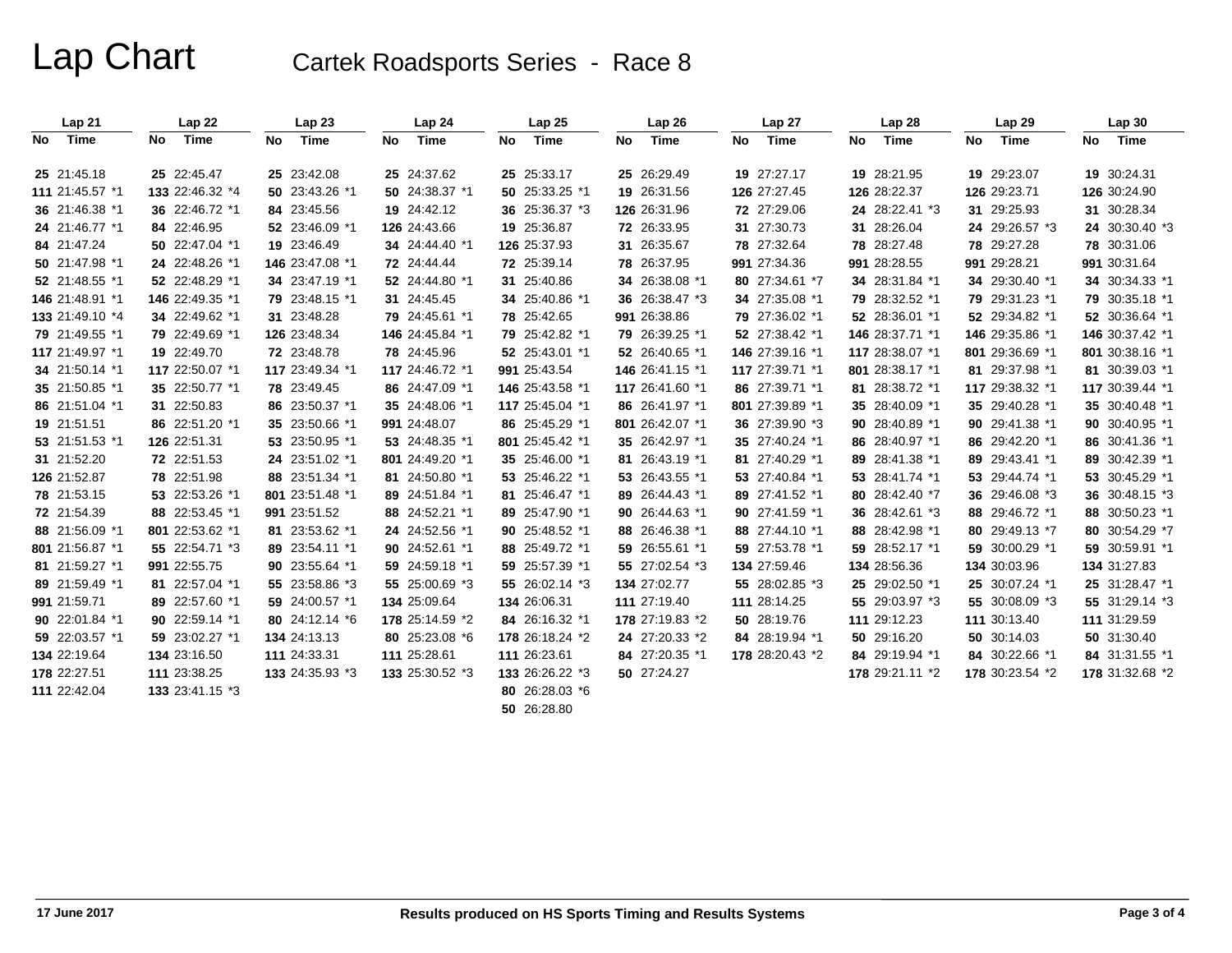| Lap31           |     | <b>Lap 32</b>   | Lap <sub>33</sub> |    | Lap <sub>34</sub> |    | Lap <sub>35</sub> | Lap36            | Lap <sub>37</sub> | Lap38            | Lap39   | Lap40   |
|-----------------|-----|-----------------|-------------------|----|-------------------|----|-------------------|------------------|-------------------|------------------|---------|---------|
| No Time         | No. | Time            | No Time           | No | Time              | No | Time              | No Time          | No Time           | No Time          | No Time | No Time |
| 19 31:33.64     |     | 19 33:01.30     | 19 34:40.16       |    | 19 36:14.14       |    | 19 37:31.33       | 19 38:26.16      | 19 39:20.65       | 19 40:15.25      |         |         |
| 126 31:34.38    |     | 126 33:02.98    | 126 34:40.83      |    | 126 36:15.06      |    | 126 37:31.81      | 126 38:26.79     | 126 39:20.95      | 126 40:15.59     |         |         |
| 31 31:35.11     |     | 31 33:03.99     | 31 34:41.49       |    | 31 36:15.85       |    | 31 37:32.00       | 31 38:27.13      | 31 39:21.92       | 991 40:18.35     |         |         |
| 24 31:35.60 *3  |     | 24 33:04.78 *3  | 24 34:42.10 *3    |    | 24 36:16.43 *3    |    | 24 37:34.47 *3    | 991 38:29.34     | 991 39:23.40      | 31 40:19.63      |         |         |
| 78 31:36.29     |     | 78 33:07.25     | 78 34:43.42       |    | 78 36:17.32       |    | 78 37:34.64       | 78 38:29.77      | 78 39:24.28       | 78 40:19.69      |         |         |
| 991 31:36.88    |     | 991 33:08.11    | 991 34:44.11      |    | 991 36:18.10      |    | 991 37:34.74      | 34 38:33.64 *1   | 34 39:29.67 *1    | 34 40:25.82 *1   |         |         |
| 34 31:37.50 *1  |     | 34 33:09.20 *1  | 34 34:44.90 *1    |    | 34 36:18.70 *1    |    | 34 37:37.28 *1    | 79 38:34.37 *1   | 79 39:30.40 *1    | 79 40:26.40 *1   |         |         |
| 79 31:37.90 *1  |     | 79 33:10.52 *1  | 79 34:46.27 *1    |    | 79 36:19.59 *1    |    | 79 37:38.22 *1    | 24 38:34.47 *3   | 801 39:33.10 *1   | 52 40:32.21 *1   |         |         |
| 52 31:38.70 *1  |     | 52 33:11.66 *1  | 52 34:47.06 *1    |    | 52 36:20.71 *1    |    | 52 37:39.66 *1    | 52 38:36.48 *1   | 52 39:34.10 *1    | 35 40:35.47 *1   |         |         |
| 146 31:39.22 *1 |     | 146 33:12.48 *1 | 146 34:48.00 *1   |    | 146 36:21.52 *1   |    | 146 37:40.42 *1   | 801 38:36.74 *1  | 24 39:34.16 *3    | 24 40:35.62 *3   |         |         |
| 801 31:40.00 *1 |     | 801 33:13.73 *1 | 801 34:48.40 *1   |    | 801 36:21.98 *1   |    | 801 37:41.10 *1   | 146 38:37.86 *1  | 146 39:34.78 *1   | 89 40:36.12 *1   |         |         |
| 81 31:40.21 *1  |     | 81 33:14.89 *1  | 81 34:49.39 *1    |    | 81 36:23.26 *1    |    | 81 37:42.84 *1    | 81 38:39.20 *1   | 90 39:34.95 *1    | 801 40:36.91 *1  |         |         |
| 117 31:40.40 *1 |     | 117 33:15.72 *1 | 117 34:50.26 *1   |    | 117 36:24.31 *1   |    | 117 37:43.90 *1   | 117 38:40.31 *1  | 81 39:35.91 *1    | 81 40:37.78 *1   |         |         |
| 35 31:41.27 *1  |     | 35 33:16.90 *1  | 35 34:51.03 *1    |    | 35 36:25.12 *1    |    | 35 37:44.29 *1    | 90 38:40.43 *1   | 117 39:36.78 *1   | 53 40:38.89 *1   |         |         |
| 90 31:41.59 *1  |     | 90 33:17.74 *1  | 90 34:51.68 *1    |    | 90 36:25.37 *1    |    | 90 37:45.16 *1    | 35 38:41.57 *1   | 35 39:38.49 *1    | 88 40:40.23 *1   |         |         |
| 86 31:42.09 *1  |     | 86 33:18.50 *1  | 86 34:52.63 *1    |    | 86 36:26.12 *1    |    | 86 37:46.40 *1    | 86 38:42.67 *1   | 86 39:38.86 *1    | 90 40:40.55 *1   |         |         |
| 89 31:43.09 *1  |     | 89 33:19.74 *1  | 89 34:53.48 *1    |    | 89 36:27.15 *1    |    | 89 37:47.27 *1    | 89 38:43.40 *1   | 89 39:39.56 *1    | 86 40:41.00 *1   |         |         |
| 53 31:45.52 *1  |     | 53 33:20.70 *1  | 53 34:54.30 *1    |    | 53 36:28.12 *1    |    | 53 37:48.41 *1    | 53 38:45.36 *1   | 53 39:41.75 *1    | 111 40:42.74     |         |         |
| 36 31:48.78 *3  |     | 36 33:21.45 *3  | 36 34:56.51 *3    |    | 36 36:29.01 *3    |    | 36 37:50.11 *3    | 88 38:46.98 *1   | 88 39:42.87 *1    | 50 40:44.24      |         |         |
| 88 31:49.43 *1  |     | 88 33:23.09 *1  | 88 34:57.52 *1    |    | 88 36:30.39 *1    |    | 88 37:50.39 *1    | 36 38:49.71 *3   | 111 39:47.78      | 25 40:47.09 *1   |         |         |
| 80 31:57.98 *7  |     | 80 33:24.04 *7  | 80 35:00.10 *7    |    | 80 36:30.97 *7    |    | 80 37:53.56 *7    | 111 38:52.74     | 50 39:48.57       | 36 40:48.25 *3   |         |         |
| 59 32:01.24 *1  |     | 59 33:25.29 *1  | 59 35:00.93 *1    |    | 59 36:31.83 *1    |    | 59 37:53.97 *1    | 59 38:52.99 *1   | 36 39:48.91 *3    | 134 40:48.45     |         |         |
| 134 32:54.12    |     | 134 34:13.40    | 134 35:12.79      |    | 134 36:32.74      |    | 134 37:54.36      | 134 38:53.11     | 25 39:50.31 *1    | 59 40:50.26 *1   |         |         |
| 25 32:54.91 *1  |     | 25 34:17.98 *1  | 25 35:18.60 *1    |    | 25 36:33.53 *1    |    | 25 37:54.64 *1    | 50 38:53.35      | 134 39:50.36      | 84 40:58.71 *1   |         |         |
| 55 32:55.65 *3  |     | 55 34:19.50 *3  | 55 35:21.83 *3    |    | 55 36:34.93 *3    |    | 55 37:56.61 *3    | 25 38:53.63 *1   | 59 39:51.73 *1    | 178 41:01.49 *2  |         |         |
| 111 32:56.27    |     | 111 34:19.69    | 111 35:22.04      |    | 111 36:35.92      |    | 111 37:56.69      | 80 38:57.82 *7   | 84 39:59.18 *1    | 55 41:02.24 *3   |         |         |
| 50 32:57.11     |     | 50 34:26.66     | 50 35:24.45       |    | 50 36:36.81       |    | 50 37:56.95       | 55 38:58.14 *3   | 55 40:00.10 *3    | 80 41:04.92 *7   |         |         |
| 84 32:58.47 *1  |     | 84 34:31.55 *1  | 84 35:34.21 *1    |    | 84 36:38.34 *1    |    | 84 37:58.62 *1    | 84 38:58.50 *1   | 178 40:00.24 *2   | 133 41:08.78 *13 |         |         |
| 178 32:59.62 *2 |     | 178 34:31.93 *2 | 178 35:35.10 *2   |    | 178 36:39.07 *2   |    | 178 37:59.63 *2   | 178 38:58.77 *2  | 80 40:01.96 *7    |                  |         |         |
|                 |     |                 |                   |    |                   |    |                   | 133 39:14.78 *13 | 133 40:13.19 *13  |                  |         |         |
|                 |     |                 |                   |    |                   |    |                   |                  |                   |                  |         |         |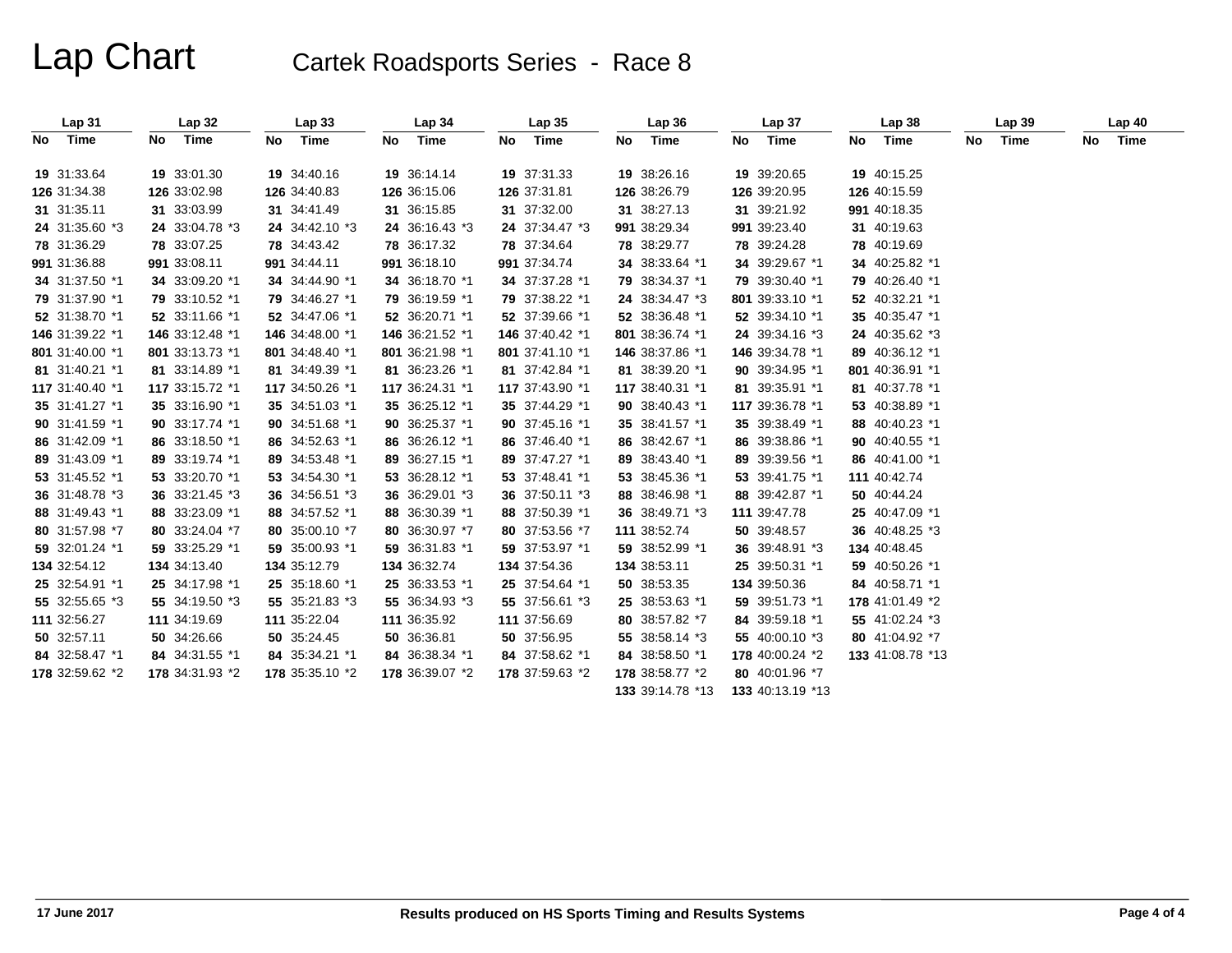### **Cartek Roadsports Series**

### **LAP TIMES - Race 8**

| 19 |                    | <b>Laurie GRANT</b>     |                |                         |                         |                 |                            |                |         |                  |                 |  |  |
|----|--------------------|-------------------------|----------------|-------------------------|-------------------------|-----------------|----------------------------|----------------|---------|------------------|-----------------|--|--|
|    | Lap                | $\blacksquare$ 1        | 2 <sup>1</sup> | $\overline{\mathbf{3}}$ | $\overline{4}$          | 5 <sub>5</sub>  | $\overline{\phantom{0}}$ 6 | $\mathbf{7}$   | 8       | $\overline{9}$   | 10              |  |  |
|    | 1                  | 58.02                   | 54.64          | 54.98                   | 54.78                   | 54.90           | 54.61                      | 54.72          | 54.74   | 55.61            | 55.07           |  |  |
|    | 11                 | 55.31                   | 55.04          | 55.26                   | 55.21                   | 54.69           | 54.90                      | 55.35          | 2:27.87 | 1:09.11          | 1:02.89         |  |  |
|    | 21                 | 1:29.86                 | 58.19          | 56.79                   | 55.63                   | 54.75           | 54.69                      | 55.61          | 54.78   | 1:01.12          | 1:01.24         |  |  |
|    | 31                 | 1:09.33                 | 1:27.66        | 1:38.86                 | 1:33.98                 | 1:17.19         | 54.83                      | 54.49          | 54.60   |                  |                 |  |  |
| 21 |                    | <b>David FENDER</b>     |                |                         |                         |                 |                            |                |         |                  |                 |  |  |
|    | Lap                | $\blacksquare$ 1        | $\overline{2}$ | $\mathbf{3}$            | $\overline{\mathbf{4}}$ | $5\phantom{.0}$ | 6                          | 7              | 8       | $\overline{9}$   | 10              |  |  |
|    | $1 \quad$          | 1:06.92                 | 1:01.79        | 1:01.76                 | 1:01.01                 | 1:00.51         | 1:00.89                    | 1:00.96        | 1:01.73 | 1:00.93          | 1:00.61         |  |  |
|    | 11                 | 1:00.70                 | 1:00.24        | 1:00.57                 | 1:00.25                 |                 |                            |                |         |                  |                 |  |  |
| 24 | <b>Ollie STEEK</b> |                         |                |                         |                         |                 |                            |                |         |                  |                 |  |  |
|    | Lap                | 1.                      | $\overline{2}$ | $\mathbf{3}$            | 4                       | $5\phantom{.0}$ | 6                          | $\overline{7}$ | 8       | 9                | 10              |  |  |
|    | 1                  | 1:04.80                 | 59.89          | 1:00.46                 | 1:00.29                 | 1:00.81         | 1:00.36                    | 59.53          | 59.90   | 1:00.14          | 1:01.03         |  |  |
|    | 11                 | 59.65                   | 59.43          | 59.37                   | 59.21                   | 1:00.90         | 1:01.60                    | 1:06.87        | 1:11.85 | 1:32.25          | 1:38.82         |  |  |
|    | 21                 | 1:01.49                 | 1:02.76        | 1:01.54                 | 2:27.77                 | 1:02.08         | 1:04.16                    | 1:03.83        | 1:05.20 | 1:29.18          | 1:37.32         |  |  |
|    | 31                 | 1:34.33                 | 1:18.04        | 1:00.00                 | 59.69                   | 1:01.46         |                            |                |         |                  |                 |  |  |
| 25 |                    | <b>Danny HOBSON</b>     |                |                         |                         |                 |                            |                |         |                  |                 |  |  |
|    | Lap                | 1                       | $\mathbf{2}$   | $\mathbf{3}$            | 4                       | 5 <sub>5</sub>  | 6                          | $\overline{7}$ | 8       | $\boldsymbol{9}$ | $-10$           |  |  |
|    | 1                  | 1:00.91                 | 56.04          | 56.24                   | 55.89                   | 56.15           | 55.71                      | 56.41          | 56.09   | 56.39            | 56.62           |  |  |
|    | 11                 | 56.24                   | 57.25          | 56.12                   | 56.35                   | 56.71           | 59.17                      | 1:00.76        | 1:06.71 | 1:13.39          | 1:30.74         |  |  |
|    | 21                 | 1:40.08                 | 1:00.29        | 56.61                   | 55.54                   | 55.55           | 56.32                      | 2:33.01        | 1:04.74 | 1:21.23          | 1:26.44         |  |  |
|    | 31                 | 1:23.07                 | 1:00.62        | 1:14.93                 | 1:21.11                 | 58.99           | 56.68                      | 56.78          |         |                  |                 |  |  |
| 28 | <b>Tom FISHER</b>  |                         |                |                         |                         |                 |                            |                |         |                  |                 |  |  |
|    | Lap                | 1                       | $\overline{2}$ | 3                       | 4                       | 5               | 6                          | $\overline{7}$ | 8       | 9                | 10 <sub>1</sub> |  |  |
|    |                    |                         | 1:01.16        | 59.33                   | 59.72                   | 58.78           | 58.66                      | 59.29          |         |                  |                 |  |  |
| 31 |                    | <b>Matthew WEYMOUTH</b> |                |                         |                         |                 |                            |                |         |                  |                 |  |  |
|    | Lap                | $\sim$ 1                | $\overline{2}$ | $\mathbf{3}$            | 4                       | 5 <sub>1</sub>  | $6\phantom{1}$             | $\overline{7}$ | 8       | 9                | 10              |  |  |
|    | 1                  | 59.63                   | 55.37          | 55.41                   | 54.82                   | 54.97           | 54.82                      | 54.69          | 55.43   | 55.74            | 55.47           |  |  |
|    | 11                 | 54.88                   | 55.42          | 54.88                   | 54.94                   | 55.08           | 54.50                      | 54.66          | 2:27.46 | 1:07.92          | 1:02.91         |  |  |
|    | 21                 | 1:29.02                 | 58.63          | 57.45                   | 57.17                   | 55.41           | 54.81                      | 55.06          | 55.31   | 59.89            | 1:02.41         |  |  |
|    | 31                 | 1:06.77                 | 1:28.88        | 1:37.50                 | 1:34.36                 | 1:16.15         | 55.13                      | 54.79          | 57.71   |                  |                 |  |  |
| 34 |                    | <b>Mark GRICE</b>       |                |                         |                         |                 |                            |                |         |                  |                 |  |  |
|    | Lap                | $\mathbf{1}$            | $\overline{2}$ | $\overline{\mathbf{3}}$ | $\overline{\mathbf{4}}$ | $5\phantom{a}$  | $6\phantom{1}6$            | $\overline{7}$ | 8       | $\mathbf{9}$     | 10              |  |  |
|    | $\mathbf{1}$       | 1:01.36                 | 56.40          | 58.70                   | 57.33                   | 56.81           | 57.38                      | 56.69          | 56.69   | 57.00            | 58.16           |  |  |
|    | 11                 | 57.90                   | 58.37          | 58.42                   | 56.18                   | 56.71           | 57.12                      | 2:23.41        | 1:24.84 | 1:03.10          | 1:31.74         |  |  |
|    | 21                 | 59.48                   | 57.57          | 57.21                   | 56.46                   | 57.22           | 57.00                      | 56.76          | 58.56   | 1:03.93          | 1:03.17         |  |  |
|    | 31                 | 1:31.70                 | 1:35.70        | 1:33.80                 | 1:18.58                 | 56.36           | 56.03                      | 56.15          |         |                  |                 |  |  |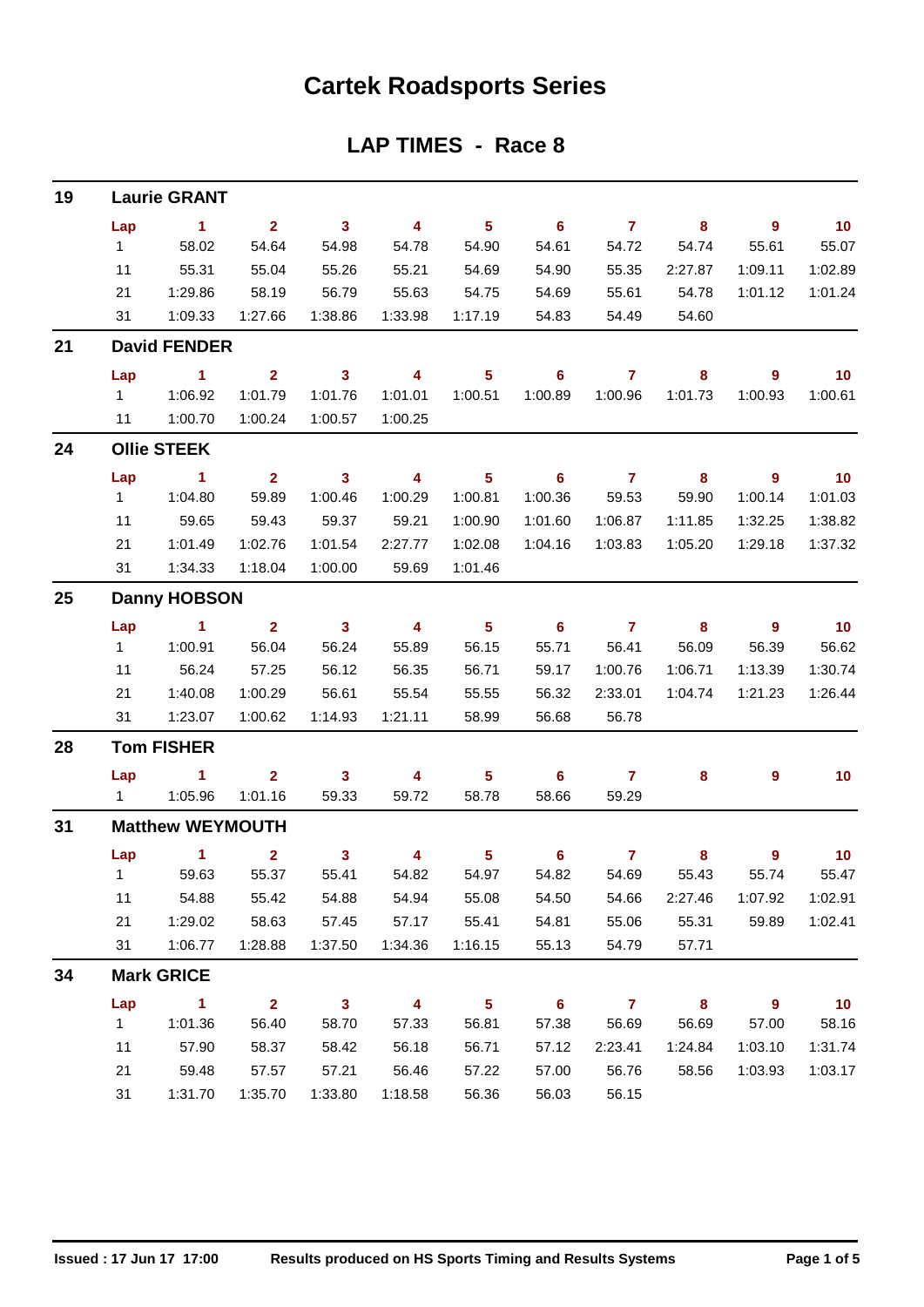| 35 |                       | <b>Darren BALL</b>       |                |                         |                         |                            |                            |                |         |                  |                 |  |
|----|-----------------------|--------------------------|----------------|-------------------------|-------------------------|----------------------------|----------------------------|----------------|---------|------------------|-----------------|--|
|    | Lap                   | $\blacksquare$ 1         | 2 <sup>1</sup> | 3 <sup>1</sup>          | $\overline{4}$          | $5\phantom{.0}$            | 6                          | $\overline{7}$ | 8       | $\overline{9}$   | 10              |  |
|    | 1                     | 1:03.95                  | 57.95          | 57.56                   | 56.92                   | 57.07                      | 57.47                      | 56.78          | 56.68   | 56.84            | 57.26           |  |
|    | 11                    | 57.11                    | 57.67          | 57.97                   | 56.95                   | 57.26                      | 57.31                      | 2:22.11        | 1:23.78 | 1:03.05          | 1:31.75         |  |
|    | 21                    | 59.92                    | 59.89          | 57.40                   | 57.94                   | 56.97                      | 57.27                      | 59.85          | 1:00.19 | 1:00.20          | 1:00.79         |  |
|    | 31                    | 1:35.63                  | 1:34.13        | 1:34.09                 | 1:19.17                 | 57.28                      | 56.92                      | 56.98          |         |                  |                 |  |
| 36 |                       | <b>Sam McKEE</b>         |                |                         |                         |                            |                            |                |         |                  |                 |  |
|    | Lap                   | $\sim$ 1                 | $\overline{2}$ | $\overline{\mathbf{3}}$ | $\overline{4}$          | $\overline{\phantom{0}}$ 5 | $\overline{\phantom{0}}$ 6 | $\overline{7}$ | 8       | $\overline{9}$   | $\overline{10}$ |  |
|    | 1                     | 1:06.19                  | 1:02.15        | 1:00.02                 | 59.24                   | 59.76                      | 59.02                      | 58.90          | 59.55   | 59.81            | 1:01.18         |  |
|    | 11                    | 1:00.59                  | 59.50          | 58.99                   | 59.11                   | 1:01.58                    | 1:02.36                    | 1:06.77        | 1:12.15 | 1:31.57          | 1:39.48         |  |
|    | 21                    | 1:00.34                  | 2:49.65        | 1:02.10                 | 1:01.43                 | 1:02.71                    | 1:03.47                    | 1:02.07        | 1:00.63 | 1:32.67          | 1:35.06         |  |
|    | 31                    | 1:32.50                  | 1:21.10        | 59.60                   | 59.20                   | 59.34                      |                            |                |         |                  |                 |  |
| 50 |                       | <b>Julian McBRIDE</b>    |                |                         |                         |                            |                            |                |         |                  |                 |  |
|    | Lap                   | $\sim$ 1                 | $\overline{2}$ | $\mathbf{3}$            | $\overline{4}$          | $\overline{\phantom{0}}$ 5 | $\overline{\phantom{0}}$ 6 | $\overline{7}$ | 8       | $\overline{9}$   | 10              |  |
|    | 1                     | 1:02.69                  | 57.36          | 56.76                   | 56.42                   | 57.03                      | 56.51                      | 56.49          | 55.70   | 57.42            | 56.05           |  |
|    | 11                    | 55.28                    | 55.81          | 56.43                   | 55.78                   | 55.32                      | 56.59                      | 1:01.33        | 2:28.84 | 1:26.75          | 1:37.03         |  |
|    | 21                    | 59.06                    | 56.22          | 55.11                   | 54.88                   | 55.55                      | 55.47                      | 55.49          | 56.44   | 57.83            | 1:16.37         |  |
|    | 31                    | 1:26.71                  | 1:29.55        | 57.79                   | 1:12.36                 | 1:20.14                    | 56.40                      | 55.22          | 55.67   |                  |                 |  |
| 52 |                       | <b>Andrew MUGGERIDGE</b> |                |                         |                         |                            |                            |                |         |                  |                 |  |
|    | Lap                   | $\sim$ 1                 | $\overline{2}$ | $\mathbf{3}$            | $\overline{4}$          | $5\phantom{.0}$            | $6^{\circ}$                | $\overline{7}$ | 8       | $\overline{9}$   | 10              |  |
|    | 1                     | 1:03.46                  | 58.70          | 57.56                   | 56.50                   | 57.11                      | 57.51                      | 56.65          | 56.63   | 56.91            | 57.41           |  |
|    | 11                    | 57.33                    | 57.64          | 57.40                   | 57.32                   | 57.36                      | 57.22                      | 59.49          | 2:26.94 | 1:16.38          | 1:36.32         |  |
|    | 21                    | 59.74                    | 57.80          | 58.71                   | 58.21                   | 57.64                      | 57.77                      | 57.59          | 58.81   | 1:01.82          | 1:02.06         |  |
|    | 31                    | 1:32.96                  | 1:35.40        | 1:33.65                 | 1:18.95                 | 56.82                      | 57.62                      | 58.11          |         |                  |                 |  |
| 53 | <b>Paul BANCROFT</b>  |                          |                |                         |                         |                            |                            |                |         |                  |                 |  |
|    | Lap                   | $\blacktriangleleft$     | $\overline{2}$ | $\mathbf{3}$            | $\overline{4}$          | $5\phantom{.0}$            | 6                          | $\overline{7}$ | 8       | $\boldsymbol{9}$ | 10              |  |
|    | 1                     | 1:04.42                  | 58.89          | 58.30                   | 57.38                   | 56.84                      | 57.25                      | 57.11          | 57.23   | 56.93            | 58.51           |  |
|    | 11                    | 56.96                    | 57.10          | 57.15                   | 56.90                   | 57.96                      | 58.60                      | 2:31.72        | 1:10.74 | 1:03.39          | 1:30.50         |  |
|    | 21                    | 1:01.73                  | 57.69          | 57.40                   | 57.87                   | 57.33                      | 57.29                      | 1:00.90        | 1:03.00 | 1:00.55          | 1:00.23         |  |
|    | 31                    | 1:35.18                  | 1:33.60        | 1:33.82                 | 1:20.29                 | 56.95                      | 56.39                      | 57.14          |         |                  |                 |  |
| 55 | <b>James FLETCHER</b> |                          |                |                         |                         |                            |                            |                |         |                  |                 |  |
|    | Lap                   | $\blacktriangleleft$     | $\overline{2}$ | $\mathbf{3}$            | $\overline{\mathbf{4}}$ | $5\phantom{a}$             | $6\phantom{1}$             | $\mathbf{7}$   | 8       | $\overline{9}$   | 10              |  |
|    | 1                     | 1:09.26                  | 1:03.46        | 1:01.89                 | 1:01.47                 | 1:01.74                    | 1:03.19                    | 1:07.41        | 1:06.56 | 1:07.07          | 1:03.91         |  |
|    | 11                    | 1:05.12                  | 1:05.09        | 1:04.82                 | 1:06.30                 | 1:07.03                    | 1:06.29                    | 1:06.62        | 3:03.41 | 1:14.53          | 1:04.15         |  |
|    | 21                    | 1:01.83                  | 1:01.45        | 1:00.40                 | 1:00.31                 | 1:01.12                    | 1:04.12                    | 1:21.05        | 1:26.51 | 1:23.85          | 1:02.33         |  |
|    | 31                    | 1:13.10                  | 1:21.68        | 1:01.53                 | 1:01.96                 | 1:02.14                    |                            |                |         |                  |                 |  |
| 59 |                       | Dan GIBSON               |                |                         |                         |                            |                            |                |         |                  |                 |  |
|    | Lap                   | $\sim$ 1                 | $\overline{2}$ | $\overline{\mathbf{3}}$ | $\overline{\mathbf{4}}$ | $\overline{\phantom{0}}$   | $6\overline{6}$            | $\overline{7}$ | 8       | $\overline{9}$   | 10              |  |
|    | 1                     | 1:04.28                  | 59.65          | 58.49                   | 58.28                   | 58.46                      | 58.53                      | 58.41          | 58.58   | 58.29            | 58.19           |  |
|    | 11                    | 58.32                    | 59.32          | 59.12                   | 58.58                   | 1:04.60                    | 58.83                      | 1:10.69        | 1:15.36 | 2:20.51          | 1:19.08         |  |
|    | 21                    | 58.70                    | 58.30          | 58.61                   | 58.21                   | 58.22                      | 58.17                      | 58.39          | 1:08.12 | 59.62            | 1:01.33         |  |
|    | 31                    | 1:24.05                  | 1:35.64        | 1:30.90                 | 1:22.14                 | 59.02                      | 58.74                      | 58.53          |         |                  |                 |  |
| 72 |                       | <b>Matthew WALLIS</b>    |                |                         |                         |                            |                            |                |         |                  |                 |  |
|    | Lap                   | $\blacksquare$ 1         | $\overline{2}$ | 3 <sup>1</sup>          | 4                       | $-5$                       | $\overline{\phantom{0}}$ 6 | $\overline{7}$ | 8       | $\overline{9}$   | 10              |  |
|    | 1                     | 58.80                    | 55.35          | 55.08                   | 54.86                   | 54.94                      | 54.74                      | 54.77          | 55.44   | 55.42            | 54.73           |  |
|    | 11                    | 55.62                    | 54.75          | 55.18                   | 54.78                   | 54.92                      | 55.00                      | 54.77          | 2:35.93 | 1:05.08          | 1:02.21         |  |
|    | 21                    | 1:28.42                  | 57.14          | 57.25                   | 55.66                   | 54.70                      | 54.81                      | 55.11          |         |                  |                 |  |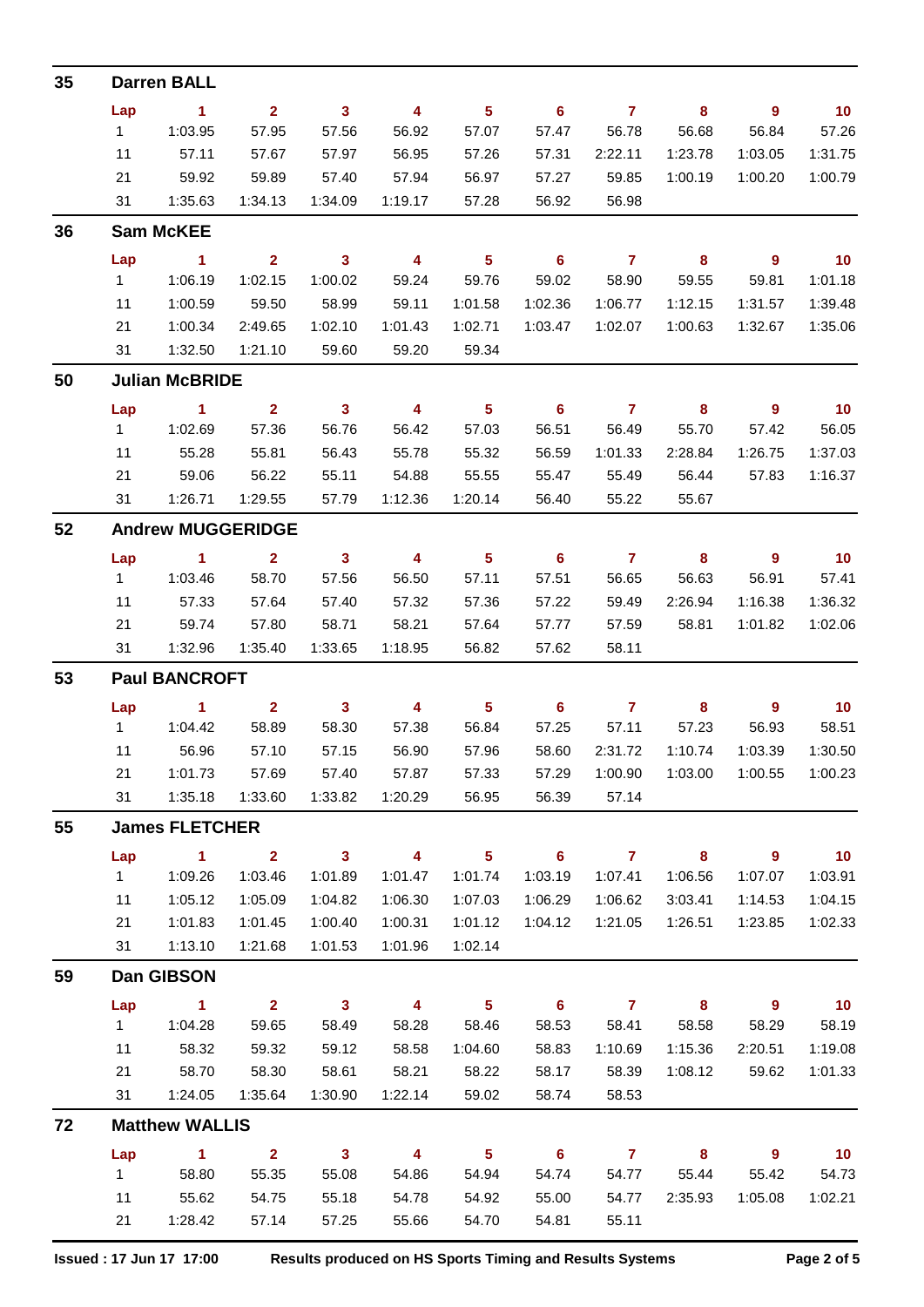| 78 |                     | <b>Kevin DENGATE</b>    |                |              |                |                 |                            |                |         |                  |                 |
|----|---------------------|-------------------------|----------------|--------------|----------------|-----------------|----------------------------|----------------|---------|------------------|-----------------|
|    | Lap                 | $\blacksquare$          | $\overline{2}$ | $\mathbf{3}$ | $\overline{4}$ | $5\phantom{.0}$ | 6 <sup>6</sup>             | $\overline{7}$ | 8       | $\overline{9}$   | 10              |
|    | 1                   | 58.63                   | 54.68          | 55.17        | 54.40          | 54.68           | 54.47                      | 54.48          | 54.74   | 55.06            | 54.74           |
|    | 11                  | 54.73                   | 54.72          | 55.23        | 55.02          | 54.45           | 55.04                      | 56.42          | 2:38.12 | 1:05.12          | 1:02.32         |
|    | 21                  | 1:28.03                 | 58.83          | 57.47        | 56.51          | 56.69           | 55.30                      | 54.69          | 54.84   | 59.80            | 1:03.78         |
|    | 31                  | 1:05.23                 | 1:30.96        | 1:36.17      | 1:33.90        | 1:17.32         | 55.13                      | 54.51          | 55.41   |                  |                 |
| 79 |                     | <b>Adam JONES</b>       |                |              |                |                 |                            |                |         |                  |                 |
|    | Lap                 | $\blacksquare$ 1        | 2 <sup>1</sup> | $\mathbf{3}$ | $\overline{4}$ | $5\phantom{.0}$ | $6^{\circ}$                | $\overline{7}$ | 8       | 9                | 10              |
|    | 1                   | 1:01.24                 | 56.63          | 56.51        | 56.26          | 56.46           | 56.28                      | 56.17          | 56.38   | 56.91            | 56.36           |
|    | 11                  | 56.27                   | 56.52          | 56.86        | 56.49          | 57.62           | 56.84                      | 2:30.59        | 1:27.67 | 1:02.37          | 1:33.52         |
|    | 21                  | 1:00.14                 | 58.46          | 57.46        | 57.21          | 56.43           | 56.77                      | 56.50          | 58.71   | 1:03.95          | 1:02.72         |
|    | 31                  | 1:32.62                 | 1:35.75        | 1:33.32      | 1:18.63        | 56.15           | 56.03                      | 56.00          |         |                  |                 |
| 80 |                     | <b>Andrew ETHERIDGE</b> |                |              |                |                 |                            |                |         |                  |                 |
|    | Lap                 | $\sim$ 1                | $\overline{2}$ | $\mathbf{3}$ | 4              | $5\phantom{.0}$ | $\overline{\phantom{0}}$ 6 | $\overline{7}$ | 8       | $\overline{9}$   | $\overline{10}$ |
|    | 1                   | 1:05.83                 | 1:01.37        | 1:01.81      | 1:01.37        | 1:01.11         | 1:01.16                    | 1:01.68        | 1:04.49 | 1:00.85          | 1:01.36         |
|    | 11                  | 1:00.44                 | 1:01.21        | 1:02.04      | 1:04.15        | 1:03.39         | 1:04.28                    | 7:26.64        | 1:10.94 | 1:04.95          | 1:06.58         |
|    | 21                  | 1:07.79                 | 1:06.73        | 1:05.16      | 1:03.69        | 1:26.06         | 1:36.06                    | 1:30.87        | 1:22.59 | 1:04.26          | 1:04.14         |
|    | 31                  | 1:02.96                 |                |              |                |                 |                            |                |         |                  |                 |
| 81 | <b>Lewis ROSE</b>   |                         |                |              |                |                 |                            |                |         |                  |                 |
|    | Lap                 | $\blacksquare$ 1        | $\overline{2}$ | $\mathbf{3}$ | 4              | $5\phantom{.0}$ | 6                          | $\mathbf{7}$   | 8       | $\overline{9}$   | 10              |
|    | 1                   | 59.74                   | 55.77          | 55.51        | 55.38          | 55.20           | 55.47                      | 55.28          | 55.92   | 55.29            | 55.68           |
|    | 11                  | 55.28                   | 55.41          | 55.53        | 55.89          | 55.58           | 55.74                      | 55.81          | 1:14.64 | 2:46.84          | 2:04.55         |
|    | 21                  | 57.77                   | 56.58          | 57.18        | 55.67          | 56.72           | 57.10                      | 58.43          | 59.26   | 1:01.05          | 1:01.18         |
|    | 31                  | 1:34.68                 | 1:34.50        | 1:33.87      | 1:19.58        | 56.36           | 56.71                      | 56.87          |         |                  |                 |
| 84 | <b>Leon BIDGWAY</b> |                         |                |              |                |                 |                            |                |         |                  |                 |
|    | Lap                 | $\blacktriangleleft$    | $\overline{2}$ | $\mathbf{3}$ | 4              | $5\phantom{.0}$ | 6                          | $\overline{7}$ | 8       | 9                | 10              |
|    | 1                   | 1:03.89                 | 57.87          | 56.99        | 56.68          | 57.47           | 56.90                      | 56.70          | 56.74   | 57.22            | 57.29           |
|    | 11                  | 57.62                   | 57.21          | 57.74        | 57.04          | 57.48           | 57.40                      | 58.51          | 1:02.97 | 1:07.08          | 1:31.25         |
|    | 21                  | 1:38.13                 | 59.71          | 58.61        | 2:30.76        | 1:04.03         | 59.59                      | 1:00.00        | 1:02.72 | 1:08.89          | 1:26.92         |
|    | 31                  | 1:33.08                 | 1:02.66        | 1:04.13      | 1:20.28        | 59.88           | 1:00.68                    | 59.53          |         |                  |                 |
| 86 |                     | <b>Petteri JOKINEN</b>  |                |              |                |                 |                            |                |         |                  |                 |
|    | Lap                 | $\mathbf{1}$            | $\overline{2}$ | $\mathbf{3}$ | 4              | $5\phantom{a}$  | 6                          | $\mathbf{7}$   | 8       | $\boldsymbol{9}$ | 10 <sub>1</sub> |
|    | 1                   | 1:04.59                 | 59.00          | 58.16        | 56.85          | 56.57           | 56.93                      | 57.07          | 56.72   | 56.69            | 57.56           |
|    | 11                  | 56.47                   | 57.55          | 58.27        | 56.89          | 57.24           | 57.29                      | 2:32.88        | 1:12.78 | 1:02.99          | 1:31.38         |
|    | 21                  | 1:00.16                 | 59.17          | 56.72        | 58.20          | 56.68           | 57.74                      | 1:01.26        | 1:01.23 | 59.16            | 1:00.73         |
|    | 31                  | 1:36.41                 | 1:34.13        | 1:33.49      | 1:20.28        | 56.27           | 56.19                      | 57.14          |         |                  |                 |
| 88 |                     | <b>Rob HORSFIELD</b>    |                |              |                |                 |                            |                |         |                  |                 |
|    | Lap                 | 1                       | $\overline{2}$ | $\mathbf{3}$ | 4              | $5\phantom{a}$  | $6\phantom{a}$             | $\overline{7}$ | 8       | $\overline{9}$   | 10              |
|    | 1                   | 1:01.56                 | 56.68          | 56.79        | 55.80          | 56.62           | 57.19                      | 56.82          | 57.05   | 58.80            | 58.04           |
|    | 11                  | 58.91                   | 58.18          | 1:02.21      | 57.16          | 57.87           | 58.34                      | 1:07.68        | 2:27.95 | 1:21.40          | 1:25.35         |
|    | 21                  | 57.36                   | 57.89          | 1:00.87      | 57.51          | 56.66           | 57.72                      | 58.88          | 1:03.74 | 1:03.51          | 59.20           |
|    | 31                  | 1:33.66                 | 1:34.43        | 1:32.87      | 1:20.00        | 56.59           | 55.89                      | 57.36          |         |                  |                 |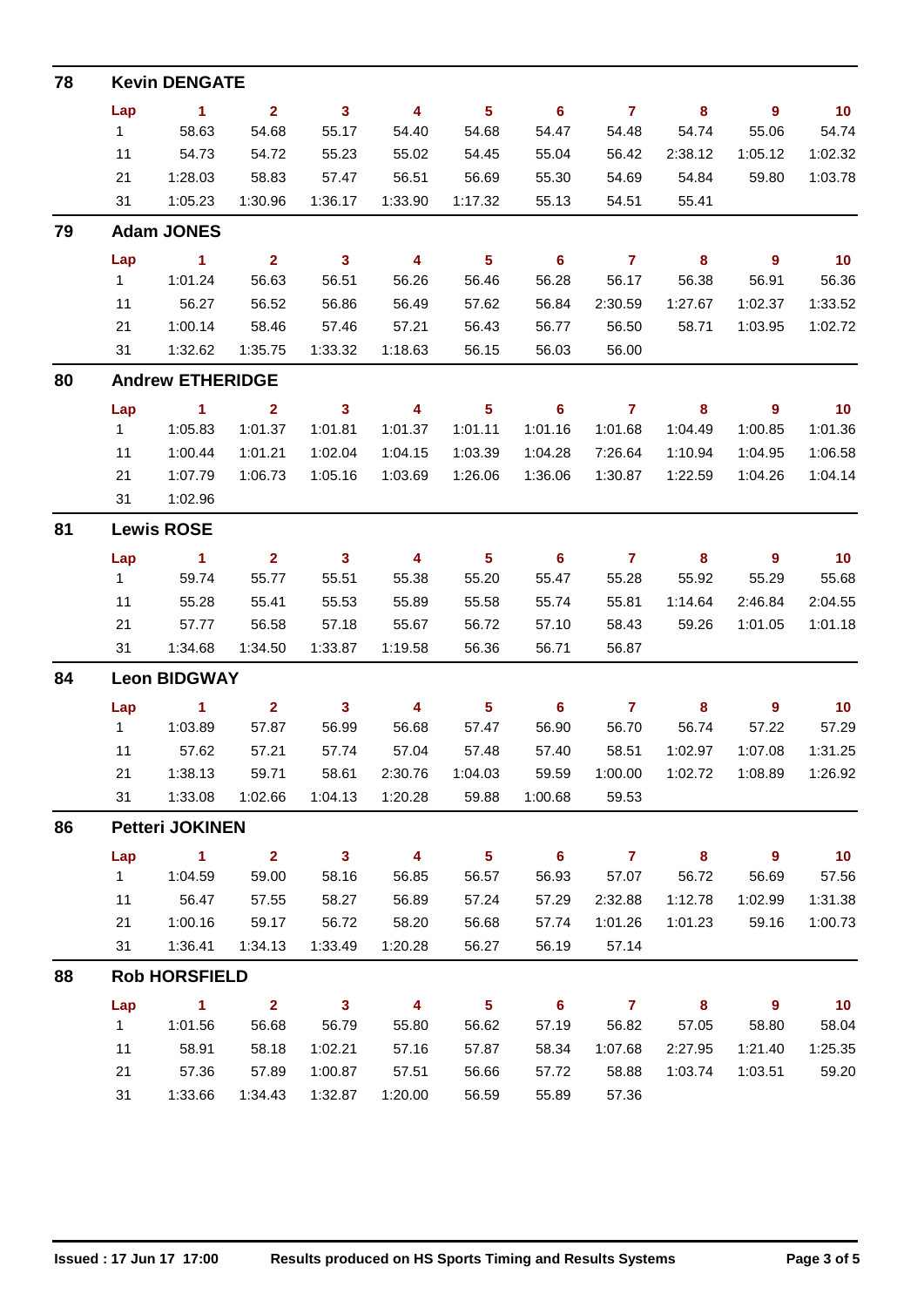| 89  |                        | <b>Rodren VELLA</b>     |                         |                         |                         |                            |                            |                     |                            |                            |                 |  |
|-----|------------------------|-------------------------|-------------------------|-------------------------|-------------------------|----------------------------|----------------------------|---------------------|----------------------------|----------------------------|-----------------|--|
|     | Lap                    | $\blacksquare$ 1        | $\overline{2}$          | $\mathbf{3}$            | $\overline{4}$          | $5\phantom{.0}$            | 6                          | $\overline{7}$      | 8                          | $\overline{9}$             | 10              |  |
|     | $1 -$                  | 1:00.59                 | 56.10                   | 56.37                   | 55.80                   | 56.07                      | 55.74                      | 56.48               | 56.03                      | 56.44                      | 56.21           |  |
|     | 11                     | 56.62                   | 57.03                   | 56.34                   | 56.29                   | 56.83                      | 58.97                      | 1:01.59             | 1:07.00                    | 2:34.81                    | 2:02.93         |  |
|     | 21                     | 58.11                   | 56.51                   | 57.73                   | 56.06                   | 56.53                      | 57.09                      | 59.86               | 1:02.03                    | 58.98                      | 1:00.70         |  |
|     | 31                     | 1:36.65                 | 1:33.74                 | 1:33.67                 | 1:20.12                 | 56.13                      | 56.16                      | 56.56               |                            |                            |                 |  |
| 90  |                        | <b>Philip KNIBB</b>     |                         |                         |                         |                            |                            |                     |                            |                            |                 |  |
|     | Lap                    | $\sim$ 1                | $\overline{2}$          | 3 <sup>1</sup>          | $\overline{4}$          | $\overline{\phantom{0}}$ 5 | $-6$                       | $\overline{7}$      | 8                          | - 9                        | 10              |  |
|     | $1 -$                  | 1:02.35                 | 57.97                   | 57.74                   | 56.65                   | 56.62                      | 56.99                      | 56.68               | 56.48                      | 56.69                      | 57.71           |  |
|     | 11                     | 57.80                   | 57.46                   | 56.45                   | 56.63                   | 56.76                      | 55.95                      | 59.24               | 1:03.22                    | 2:53.29                    | 1:43.24         |  |
|     | 21                     | 57.30                   | 56.50                   | 56.97                   | 55.91                   | 56.11                      | 56.96                      | 59.30               | 1:00.49                    | 59.57                      | 1:00.64         |  |
|     | 31                     | 1:36.15                 | 1:33.94                 | 1:33.69                 | 1:19.79                 | 55.27                      | 54.52                      | 1:05.60             |                            |                            |                 |  |
| 111 |                        | <b>Nick WILLIAMSON</b>  |                         |                         |                         |                            |                            |                     |                            |                            |                 |  |
|     | Lap                    | $\blacksquare$ 1        | $\overline{2}$          | $\mathbf{3}$            | $\overline{4}$          | $\overline{\phantom{0}}$ 5 | $\overline{\phantom{0}}$ 6 | $\overline{7}$      | $\overline{\phantom{a}}$ 8 | - 9                        | 10              |  |
|     | $1 \quad$              | 58.54                   | 55.81                   | 55.21                   | 54.76                   | 54.89                      | 54.73                      | 54.64               | 54.98                      | 56.58                      | 55.39           |  |
|     | 11                     | 56.37                   | 54.82                   | 55.97                   | 55.80                   | 55.07                      | 54.83                      | 54.78               | 2:44.05                    | 1:34.06                    | 1:39.54         |  |
|     | 21                     | 56.47                   | 56.21                   | 55.06                   | 55.30                   | 55.00                      | 55.79                      | 54.85               | 57.98                      | 1:01.17                    | 1:16.19         |  |
|     | 31                     | 1:26.68                 | 1:23.42                 | 1:02.35                 | 1:13.88                 | 1:20.77                    | 56.05                      | 55.04               | 54.96                      |                            |                 |  |
| 116 |                        | <b>Jamie INGRAM</b>     |                         |                         |                         |                            |                            |                     |                            |                            |                 |  |
|     | Lap                    | $\blacktriangleleft$    | $\overline{2}$          | $\mathbf{3}$            | $\overline{4}$          | $\sqrt{5}$                 | 6                          | $\mathbf{7}$        | 8                          | $\overline{9}$             | 10              |  |
|     | $1 \quad$              | 1:01.68                 | 57.13                   | 57.02                   | 56.55                   | 57.26                      | 56.98                      | 56.69               | 57.04                      | 57.12                      | 57.75           |  |
|     | 11                     | 57.71                   | 57.24                   | 56.99                   | 56.52                   | 1:00.81                    |                            |                     |                            |                            |                 |  |
| 117 | <b>Richard STEVENS</b> |                         |                         |                         |                         |                            |                            |                     |                            |                            |                 |  |
|     | Lap                    | $\sim$ 1                | $\overline{2}$          | $\mathbf{3}$            | $\overline{4}$          | $5\phantom{.0}$            | 6                          | $\mathbf{7}$        | 8                          | $\overline{9}$             | 10              |  |
|     | $1 \quad \blacksquare$ | 1:03.26                 | 57.78                   | 57.26                   | 56.80                   | 56.49                      | 56.84                      | 56.80               | 56.42                      | 56.74                      | 57.91           |  |
|     | 11                     | 58.10                   | 57.88                   | 58.00                   | 56.33                   | 56.33                      | 57.27                      | 2:20.09             | 1:27.48                    | 1:03.18                    | 1:32.64         |  |
|     | 21                     | 1:00.10                 | 59.27                   | 57.38                   | 58.32                   | 56.56                      | 58.11                      | 58.36               | 1:00.25                    | 1:01.12                    | 1:00.96         |  |
|     | 31                     | 1:35.32                 | 1:34.54                 | 1:34.05                 | 1:19.59                 | 56.41                      | 56.47                      |                     |                            |                            |                 |  |
| 126 | <b>Paul COOK</b>       |                         |                         |                         |                         |                            |                            |                     |                            |                            |                 |  |
|     | Lap                    | $\blacksquare$ 1        | $2^{\circ}$             | $\overline{\mathbf{3}}$ | $\overline{\mathbf{4}}$ | $\overline{\phantom{0}}$ 5 | $\overline{\phantom{a}}$ 6 | $\overline{7}$      | $\overline{\mathbf{8}}$    | $\overline{\phantom{a}}$   | 10              |  |
|     | $1 \quad$              | 58.59                   | 55.54                   | 54.92                   | 54.90                   | 54.80                      | 54.74                      | 54.58               | 55.05                      | 58.31                      | 55.12           |  |
|     | 11                     | 55.14                   | 55.42                   | 55.93                   | 54.94                   | 54.63                      | 55.97                      | 55.05               | 2:28.80                    | 1:04.97                    | 1:03.29         |  |
|     | 21                     | 1:28.72                 | 58.44                   | 57.03                   | 55.32                   | 54.27                      | 54.03                      | 55.49               | 54.92                      | 1:01.34                    | 1:01.19         |  |
|     | 31                     | 1:09.48                 | 1:28.60                 | 1:37.85                 | 1:34.23                 | 1:16.75                    | 54.98                      | 54.16               | 54.64                      |                            |                 |  |
| 133 |                        | <b>Luke SEDZIKOWSKI</b> |                         |                         |                         |                            |                            |                     |                            |                            |                 |  |
|     | Lap                    | $\sim$ 1                | $\overline{\mathbf{2}}$ | $\overline{\mathbf{3}}$ | $\overline{\mathbf{4}}$ | $\overline{\phantom{0}}$ 5 |                            | $6 \qquad \qquad 7$ | $\overline{\mathbf{8}}$    | $\overline{\phantom{a}}$ 9 | $\overline{10}$ |  |
|     | 1                      | 58.67                   | 55.67                   | 55.05                   | 54.86                   | 55.27                      | 54.78                      | 55.09               | 1:03.47                    | 1:04.97                    | 2:48.25         |  |
|     | 11                     | 59.22                   | 54.91                   | 55.93                   | 3:19.09                 | 1:33.71                    | 1:02.51                    | 1:33.69             | 57.22                      | 54.83                      | 54.78           |  |
|     | 21                     | 54.59                   |                         | 55.70 12:48.56          | 58.41                   | 55.59                      |                            |                     |                            |                            |                 |  |
| 134 |                        | <b>Dan ROGERS</b>       |                         |                         |                         |                            |                            |                     |                            |                            |                 |  |
|     | Lap                    | $\sim$ 1                | $\overline{\mathbf{2}}$ | $\overline{\mathbf{3}}$ | $\overline{\mathbf{4}}$ | $\overline{\phantom{1}}$ 5 | $-6$                       | $\overline{7}$      | 8                          | $\overline{\phantom{a}}$   | 10              |  |
|     | $1 \quad$              | 1:03.73                 | 58.78                   | 58.01                   | 56.97                   | 57.12                      | 57.30                      | 56.88               | 56.91                      | 56.66                      | 57.65           |  |
|     | 11                     | 56.72                   | 57.82                   | 57.96                   | 56.79                   | 57.28                      | 57.42                      | 1:01.32             | 59.36                      | 1:07.02                    | 2:40.20         |  |
|     | 21                     | 1:00.89                 | 56.86                   | 56.63                   | 56.51                   | 56.67                      | 56.46                      | 56.69               | 56.90                      | 1:07.60                    | 1:23.87         |  |
|     | 31                     | 1:26.29                 | 1:19.28                 | 59.39                   | 1:19.95                 | 1:21.62                    | 58.75                      | 57.25               | 58.09                      |                            |                 |  |